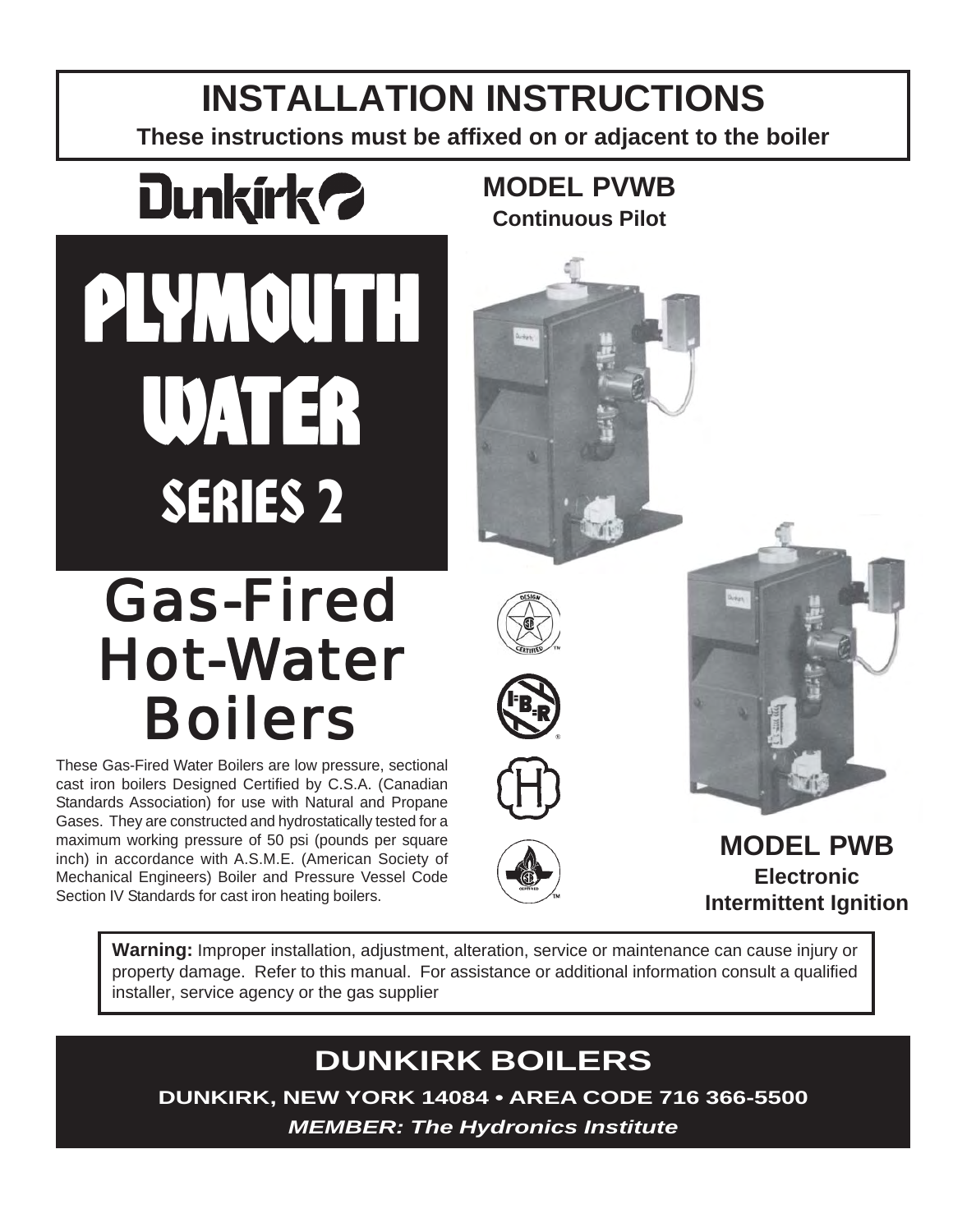# Boiler Ratings and Capacities



#### **GAS-FIRED HOT WATER BOILERS**

| <b>BASIC BOILER UNIT NO.</b>                |                    | <b>NATURAL AND PROPANE GAS</b> | <b>DIMENSIONS</b> |                 |               |                 |                 |
|---------------------------------------------|--------------------|--------------------------------|-------------------|-----------------|---------------|-----------------|-----------------|
| <b>Electronic Ignition Continuous Pilot</b> |                    | NO. OF                         | <b>AGA/CGA</b>    | <b>HEATING</b>  | NET I=B=R     | (Inches)        |                 |
| With                                        | With               | <b>SECTIONS</b>                | <b>INPUT</b>      | <b>CAPACITY</b> | <b>RATING</b> | <b>FLUE</b>     | "A"             |
| <b>Vent Damper</b>                          | <b>Vent Damper</b> |                                | *MBH              | *MBH            | *MBH          | <b>DIAMETER</b> | <b>WIDTH</b>    |
| PWB-2D                                      | PVWB-2D            | $\mathcal{P}$                  | 37.5              | 30              | 26            | 4‡              | 8               |
| PWB-3D                                      | PVWB-3D            | 3                              | 70                | 57              | 50            | 5               | $11\frac{1}{4}$ |
| PWB-4D                                      | PVWB-4D            |                                | 105               | 85              | 74            | 6               | 14%             |
| PWB-5D                                      | PVWB-5D            | 5                              | 140               | 113             | 98            | 6               | $17\frac{3}{4}$ |
| PWB-6D                                      | PVWB-6D            | 6                              | 175               | 142             | 123           |                 | 21              |
| PWB-7D                                      | PVWB-7D            |                                | 210               | 170             | 148           |                 | $24\frac{1}{4}$ |
| PWB-8D                                      | PVWB-8D            |                                | 245               | 198             | 172           |                 | $27\frac{1}{2}$ |
| PWB-9D                                      | PVWB-9D            | 9                              | 280               | 226             | 197           |                 | $30\%$          |

\* MBH = 1,000 Btuh = British Thermal Unit Per Hour

Boilers are equipped for altitudes up to 2,000 feet only

U.S.A. Only - For altitudes above 2,000 feet, ratings should be reduced at the rate of 4% for each 1,000 feet above sea level.

Canada Only - Boilers may be used at high altitude by using a certified field conversion kit, resulting in a 10% derate.

+ Heating Capacity based on D.O.E. (Department of Energy) test procedure. Add 5½" to height when vent damper is used.

‡ 2 section boilers are equipped with a 3" diameter flue collar on the draft diverter, and use a furnished 3" x 4" increaser fitting to install the furnished 4" vent damper.

#### **New York City MEA Number 39-86-E Vol. IV.**

The Ratings marked "Net 1=B=R Ratings" indicate the amount of remaining heat input that can be used to heat the radiation or terminal units. The Net 1=B=R Ratings shown are based on an allowance of 1.15 in accordance with the factors shown on the 1=B=R Standard as published by The Hydronics Institute.

Selection of boiler size should be based upon "Net 1=B=R Rating" being equal to or greater than the calculated heat loss of the building.

The manufacturer should be consulted before selecting a boiler for installations having unusual piping and pickup requirements. These boilers must stand on a non-combustible floor. If in

stalled on a combustible floor, use Combustible Floor Base Number 42135-1 or 146-14-031 (2-6 section boilers) or 42135-2 or 146-14-032 (7-9 section boilers).

#### **BOILERS FOR USE AT HIGH ALTITUDE**

This boiler is factory equipped for use at altitudes of 0-2,000 feet above sea level. For use at altitudes above 2,000 feet above sea level, the input ratings are reduced by a change in main burner orifice size.

**U.S.A. Only -** For altitudes above 2,000 feet above sea level, input ratings should be reduced at the rate of 4% for each 1,000 feet above sea level. Consult the *National* Fuel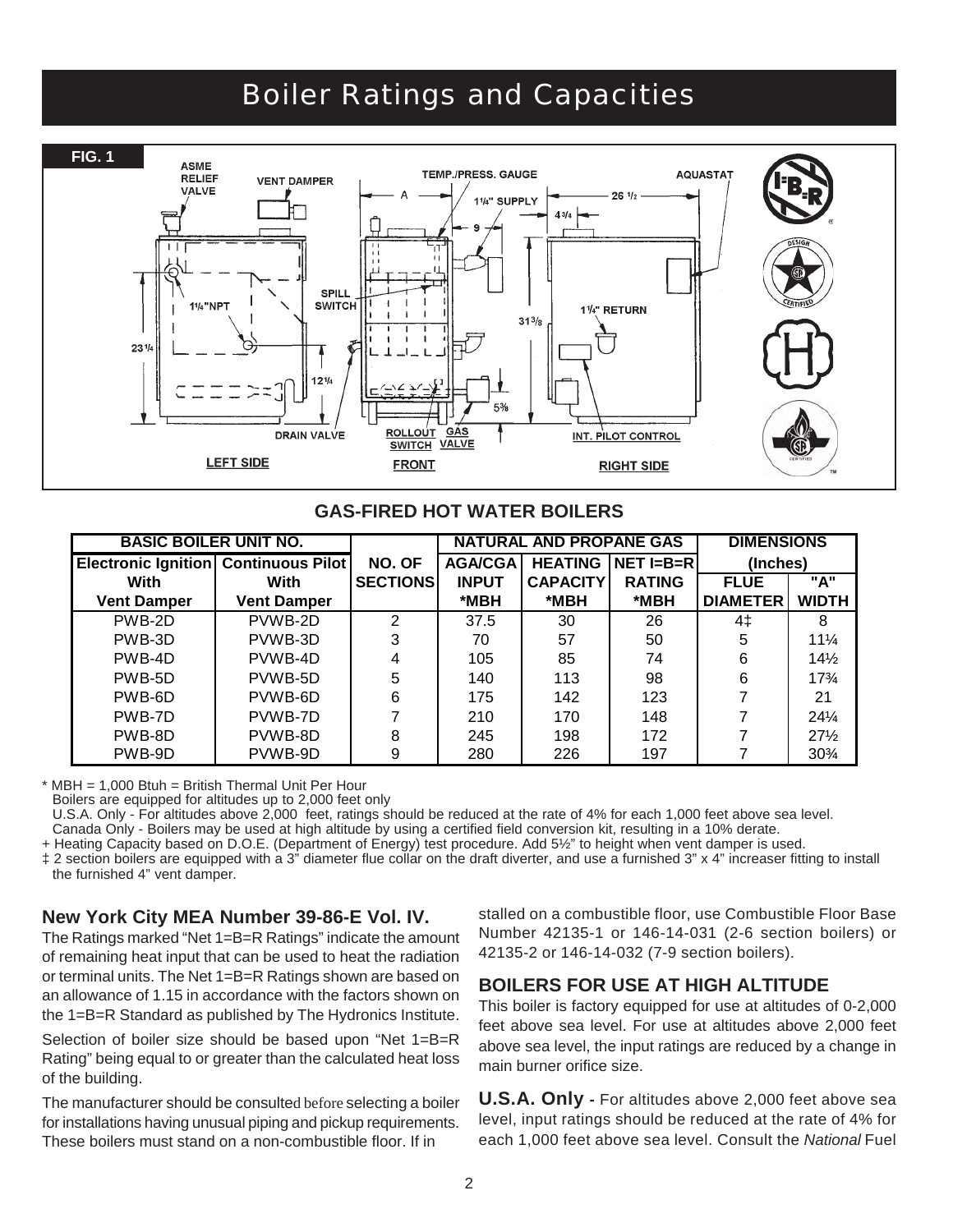# Before You Start

*Gas Code* (NFPA54/ANSI Z223.1-latest edition), or the manufacturer for correct orifice sizing information. High altitude orifices are available from the boiler manufacturer.

**Canada Only - For altitudes in the range of 2,000-4,500** feet above sea level, boilers may be field equipped for use at high altitude by using a certified field conversion kit. The change in main burner orifice size results in the boiler's input rating being reduced by 10%. The conversion shall be carried out by a manufacturer's authorized representative, in accordance with the requirements of the manufacturer, provincial or territorial authorities having jurisdiction and in accordance with the requirements of the CSA-B149.1 and CSA-B149.2 Installation Codes. The certified field conversion kit includes a conversion data plate, which must be attached to the boiler adjacent to the rating plate, indicating that the boiler has been converted for high altitude use. The conversion data plate must be filled in with the correct conversion information.

Check to be sure you have the right size boiler before starting the installation. \_ See rating and capacity table on previous page. Also be sure the new boiler is or the type of gas you are using. Check the rating plate on the right side of the boiler.

You must see that the boiler is supplied with the correct type of gas, fresh air for combustion, and a suitable electrical supply. Also, the boiler must be connected to a suitable venting system and an adequate piping system. Finally, a thermostat, properly located, is needed for control of the heating system. If you have any doubts as to the various requirements, check with local authorities and obtain professional help where needed. Take the time to complete all of the steps for SAFE and PROPER operation of the heating system.

If this boiler is installed in a building under construction, special care must be taken to insure a clean combustion air supply during the construction process. Airborne particulates such as from drywall dust and from fiberglass insulation can clog the burner ports and cause incomplete combustion and sooting.

Where required by the authority having jurisdiction, the installation must conform to American Society of Mechanical Engineers Safety Code for Controls and Safety Devices for Automatically Fired Boilers, No. CSD-1.

The installation must conform to the requirements of the authority having jurisdiction or, in the absence of such requirements, to the National Fuel Gas Code, ANSI Z223.1 latest revision.

In Canada, the boiler shall be installed according to CSA-13149.1 and .2, Installation Code for Gas Burning Appliances and Equipment.

Installers - Follow local regulations with respect to installation of CO detectors. Follow maintenance recommendations in this instruction manual.

Techniciens - Veuillez vous conformer a la réglementation en vigueur concernant I' installation des détecteurs d'oxyde de carbone. Suivre les consignes d'entretien figurant dans le manuel dínstruction ci-joint.

### **KEEP BOILER AREA CLEAN AND FREE FROM COMBUSTIBLE MATERIALS, GASOLINE AND OTHER FLAMMABLE VAPORS AND LIQUIDS**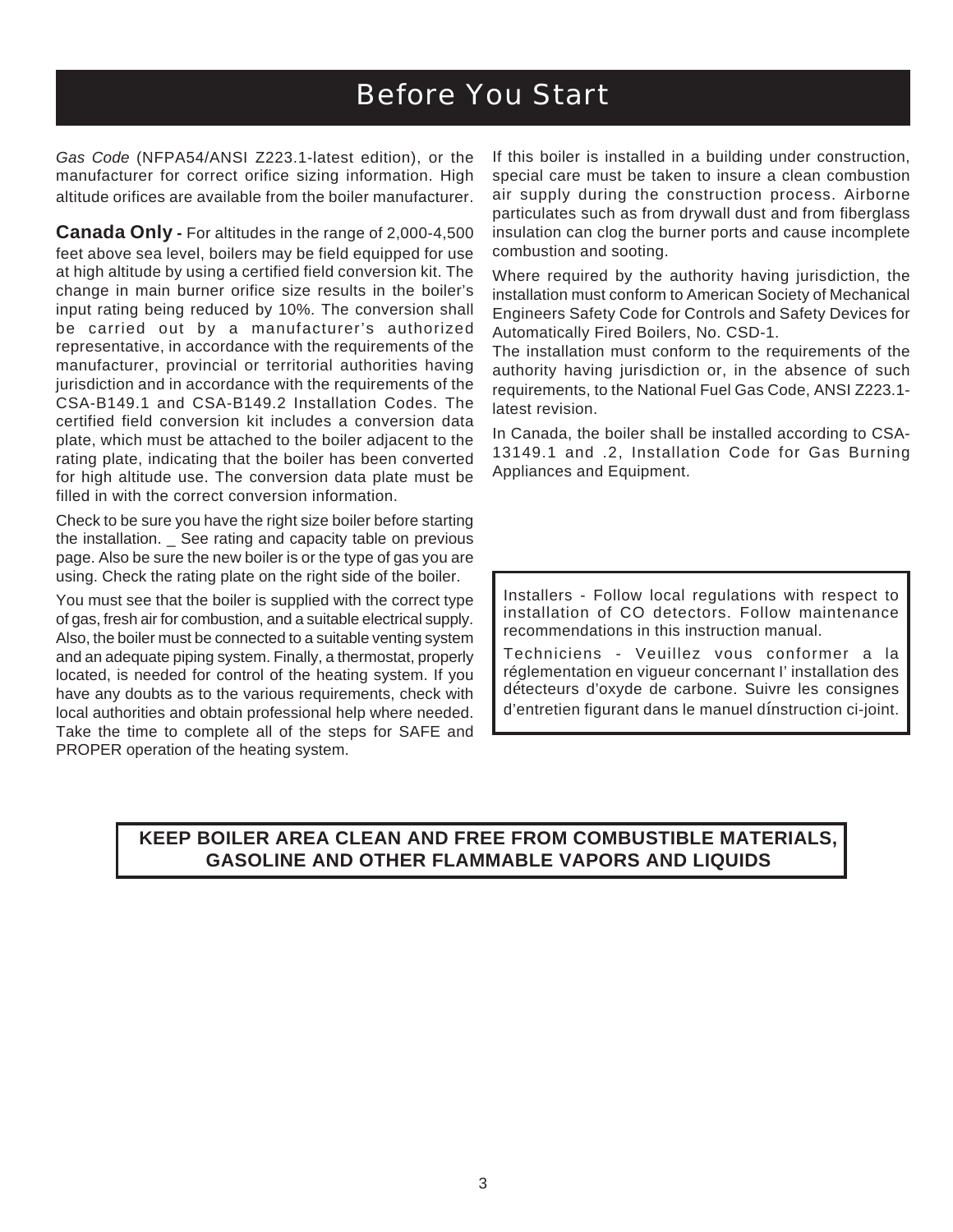# Locating the Boiler

- 1. Select level location as centralized with piping system, and as near chimney, as possible.
- 2. Place crated boiler at selected location, remove crate by pulling crate sides from top and bottom boards. Combustible floors: When boiler is to be installed on a combustible floor, a Special Base Plate must be used - 146-14-031 (2-6 Section) or 146-14-032 (7-9 Section). This boiler must not be installed on carpeting.
- 3. Boiler is to be level. Metal shims may be used under base legs for final leveling.
- 4. Additional clearances for service may exceed clearances for fire protection. Always comply with the minimum fire protection clearances shown on the boiler. An 18 inch clearance should be maintained on any side where passage is required to access another side for cleaning, servicing, inspection or replacement of any part that may need attention. An 18-inch clearance is recommended on the control side for servicing.

Figure 2 shows minimum clearances to combustible construction. Rooms that are large in comparison with the size of the boiler are defined as rooms having a volume equal to or greater than 16 times the volume of the boiler. Where the actual ceiling height of a room is greater that 8', the volume of a room shall be figured on the basis of a ceiling height of 8'. Determination of room size should be based do the total volume of all gas fired equipment installed in the room. Consult section 6.3.1 of the National Fuel Gas Code for further information, including approved methods for reducing clearances in large rooms.

5. Equipment shall be installed in a location in which the facilities for ventilation permit satisfactory combustion of gas, proper venting, and maintenance of ambient temperature at safe limits under normal conditions of use. Equipment shall be located so as not to interfere with proper circulation of air. When normal infiltration does not provide the necessary air, outside air shall be introduced (See Page 4 - "Fresh Air for Combustion").

- 6. Advise owner to keep air passages free of obstructions. Ventilating and combustion air must enter boiler room without restrictions.
- 7. The boiler shall be installed such that the automatic gas ignition system components are protected from water (dripping, spraying, rain, etc.) during appliance operation and service (condensate trap, control replacement, etc.).

#### **FIG. 2 - MINIMUM CLEARANCE DIMENSIONS**

|                            |                     | Alcove, or Room Not<br>Large in Comparison<br><b>With Boiler</b> | Room Large In<br>Comparison<br><b>With Boiler</b> |  |  |
|----------------------------|---------------------|------------------------------------------------------------------|---------------------------------------------------|--|--|
|                            | 2-5 SECT. 6-9 SECT. | 2-9 SECT.                                                        |                                                   |  |  |
| Top                        | 6"                  | ճ"                                                               | 6"                                                |  |  |
| Rear                       | 6"                  | հ"                                                               | 6"                                                |  |  |
| <b>Control Side</b>        | 8"                  | 24"                                                              | 6"                                                |  |  |
| <b>Opposite Side</b>       | 6"                  | 24"                                                              | 6"                                                |  |  |
| Front                      | 18"                 | 18"                                                              | 18"                                               |  |  |
| <b>Flue/Vent Connector</b> | 6"                  | 6"                                                               | 6"                                                |  |  |
| Near Boiler Piping         | 4 "                 | 1"                                                               | 1 "                                               |  |  |

| <b>Boiler</b><br><b>Size</b> | <b>Boiler</b><br><b>Volume</b><br>(Cu. Ft.) | <b>Minimum Room</b><br><b>Volume Required</b><br><b>To Be Large</b><br>Room (Cu. Ft)* |
|------------------------------|---------------------------------------------|---------------------------------------------------------------------------------------|
| 2 sect.                      | $\overline{3.8}$                            | 61.6                                                                                  |
| 3 sect.                      | 5.4                                         | 86.6                                                                                  |
| 4 sect.                      | 7.0                                         | 111.6                                                                                 |
| 5 sect.                      | 8.5                                         | 136.6                                                                                 |
| 6 sect.                      | 10.1                                        | 161.7                                                                                 |
| 7 sect.                      | 11.7                                        | 186.7                                                                                 |
| 8 sect.                      | 13.2                                        | 211.7                                                                                 |
| 9 sect.                      | 14.8                                        | 236.7                                                                                 |

**\*** FOR ROOM WITH SINGLE BOILER ONLY THIS UNIT MUST BE SET ON A CONCRETE OR OTHER NON-COMBUSTIBLE MATERIAL BASE OR FLOOR.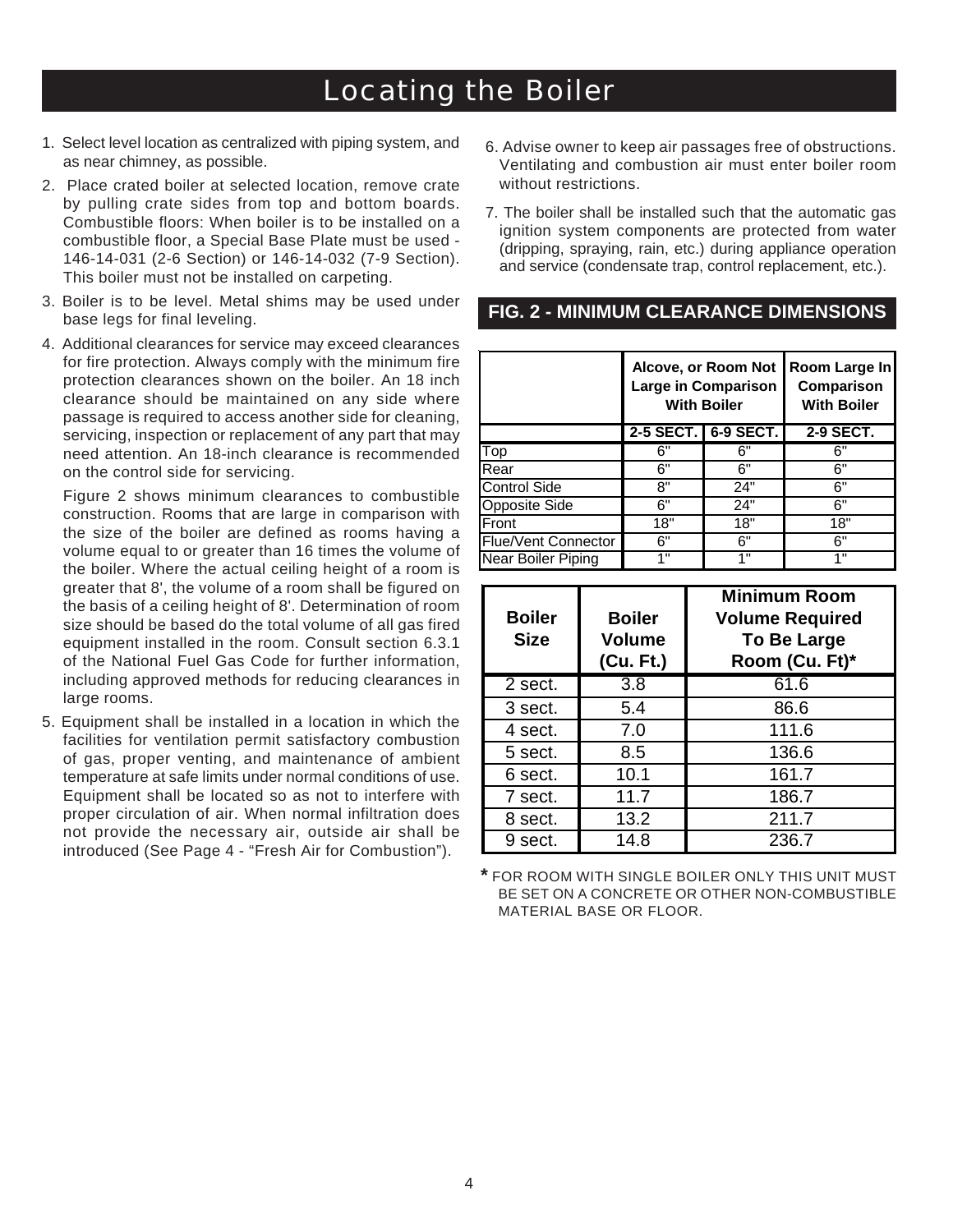# Fresh Air for Combustion

**Provision for combustion and ventilation air must be in accordance with Section 5.3, Air for Combustion and Ventilation, of the National Fuel Gas Code, ANSI Z223.1-latest revision, or applicable provisions of the local building codes.**

#### **WARNING**

Be sure to provide enough fresh air for combustion. Enough air insures proper combustion and **assures that no hazard will develop due to the lack of oxygen.**

You must provide for enough fresh air to assure proper combustion. The fire in the boiler uses oxygen. It must have a continuous supply. The air in a house contains only enough oxygen to supply the burner for a short time. Outside air must enter the house to replace that used by the burner. Study following examples 1 and 2 to determine your fresh air requirements.

#### **EXAMPLE 1: Boiler Located in Unconfined Space**

An unconfined space is defined as a space whose volume is not less than 50 cubic feet per 1,000 Btu per hour of the total input rating of all appliances installed in that space.

If your boiler is in an open area (unpartitioned basement) in a conventional house, the air that leaks through the cracks around doors and windows will usually be adequate to provide air for combustion. The doors should not fit tightly. Do not caulk the cracks around the windows.

Equipment located in buildings of unusually tight construction shall be provided with air for combustion, ventilation, and dilution of flue gases using the methods described in example 2B or shall be specially engineered. The authority having jurisdiction must approve specially engineered installations.

#### **EXAMPLE 2: Boiler Located in Confined Space**

- **A. All Air from Inside the Building:** The confined space shall be provided with two permanent openings communicating directly with an additional room(s) of sufficient volume so that the combined volume of all spaces meets the criteria for an unconfined space. The total input of all gas utilization equipment installed in the combined space shall be considered in making this determination. Each opening shall have a minimum free area of one square inch per 1,000 Btu per hour of the total input rating of all gas utilization equipment in the confined space, but not less that 100 square inches. One opening shall be within 12 inches of the top and one within 12 inches of the bottom of the enclosure. The minimum dimension of air openings shall not be less than 3 inches.
- **B. All Air from Outdoors:** The confined space shall communicate with the outdoors in accordance with methods 1 or 2. The minimum dimension of air openings shall not be less than 3 in. Where ducts are used, they shall be of the same cross-sectional area as the free area of the openings to which they connect.
	- 1. Two permanent openings, one commencing within 12 inches of the top. and one commencing within 12 inches of the bottom, of the enclosure shall be provided. The openings shall communicate directly, or by the ducts, with the outdoors or spaces (crawl or attic) that freely communicate with the outdoors.
	- a) Where directly communicating with the outdoors or where communicating to the outdoors through vertical ducts. each opening shall have a minimum free area of 1 sq. in. per 4000 Btu per hour of total input rating of all equipment in the enclosure. (See Figure 3B)
	- b) Where communicating with the outdoors through horizontal ducts. each opening shall have a minimum free area of 1 sq. in. per 2000 Btu per hour of total input rating of all equipment in the enclosure. (See Figure 38.)

#### **NOTE**

If you use a fireplace or a kitchen or bathroom exhaust fan, you should install an outside air intake. These devices will rob the boiler and water heater of combustion air.

- 2. One permanent opening commencing with 12 inches of the top of the enclosure, shall be permitted where the equipment has clearance of at least 1 inch from the sides and back and 6 inches from the front of the appliance. The opening shall directly communicate with the outdoors or shall communicate through a vertical or horizontal duct to the outdoors or spaces (crawl or attic) that freely communicate with the outdoor, and shall have a minimun free area of:
	- a) 1 sq. inch per 3000 Btu per hour of the tatal input of all equipment located in the enclosure ( See Figure 4), and
	- b) Not less than the sum of the areas of all vent connectors in theconfined space.

#### **Figure 3A - FRESH AIR DUCT CAPACITIES (Btuh)**

| 1 Square Inch per 4,000 Btuh |                      |          |          |  |  |  |
|------------------------------|----------------------|----------|----------|--|--|--|
|                              | <b>100% Free</b>     | 75% Free | 25% Free |  |  |  |
|                              | Area                 | Area     | Area     |  |  |  |
| <b>Fresh Air</b>             | $\frac{1}{4}$ " Wire | Metal    | Wood     |  |  |  |
| <b>Duct Size</b>             | Mesh                 | Louvers  | Louvers  |  |  |  |
| $3'' \times 12''$            | 144,000              | 108,000  | 36,000   |  |  |  |
| $8" \times 8"$               | 256,000              | 192,000  | 64,000   |  |  |  |
| 8"12"                        | 384,000              | 288,000  | 96,000   |  |  |  |
| $8\frac{1}{2}$ " x 16"       | 512,000              | 384,000  | 128,000  |  |  |  |

#### **Figure 3B - FRESH AIR DUCT CAPACITIES (Btuh)**

#### 1 Square Inch per 2,000 Btuh

| <b>1 OGUATE THEIT DET 2,000 DIGIT</b> |                      |                 |          |  |  |
|---------------------------------------|----------------------|-----------------|----------|--|--|
|                                       | 100% Free            | <b>75% Free</b> | 25% Free |  |  |
|                                       | Area                 | Area            | Area     |  |  |
| Fresh Air                             | $\frac{1}{4}$ " Wire | Metal           | Wood     |  |  |
| <b>Duct Size</b>                      | Mesh                 | Louvers         | Louvers  |  |  |
| $3" \times 12"$                       | 72,000               | 54,000          | 18,000   |  |  |
| $8" \times 8"$                        | 128,000              | 96,000          | 32,000   |  |  |
| 8" 12"                                | 192,000              | 144,000         | 48,000   |  |  |
| $8\frac{1}{2}$ " x 16"                | 256,000              | 192,000         | 64,000   |  |  |

#### **Figure 4 - FRESH AIR DUCT CAPACITIES (Btuh)**

1 Square Inch per 3,000 Btuh

|                          | 100% Free            | <b>75% Free</b> | 25% Free |  |  |  |
|--------------------------|----------------------|-----------------|----------|--|--|--|
|                          | Area                 | Area            | Area     |  |  |  |
| Fresh Air                | $\frac{1}{4}$ " Wire | Metal           | Wood     |  |  |  |
| <b>Duct Size</b>         | Mesh                 | Louvers         | Louvers  |  |  |  |
| $3" \times 12"$          | 108,000              | 81,000          | 27,000   |  |  |  |
| 8" x 8"                  | 192,000              | 144,000         | 48,000   |  |  |  |
| 8"12"                    | 288,000              | 216,000         | 72,000   |  |  |  |
| 81/ <sub>2</sub> " x 16" | 384,000              | 288,000         | 96,000   |  |  |  |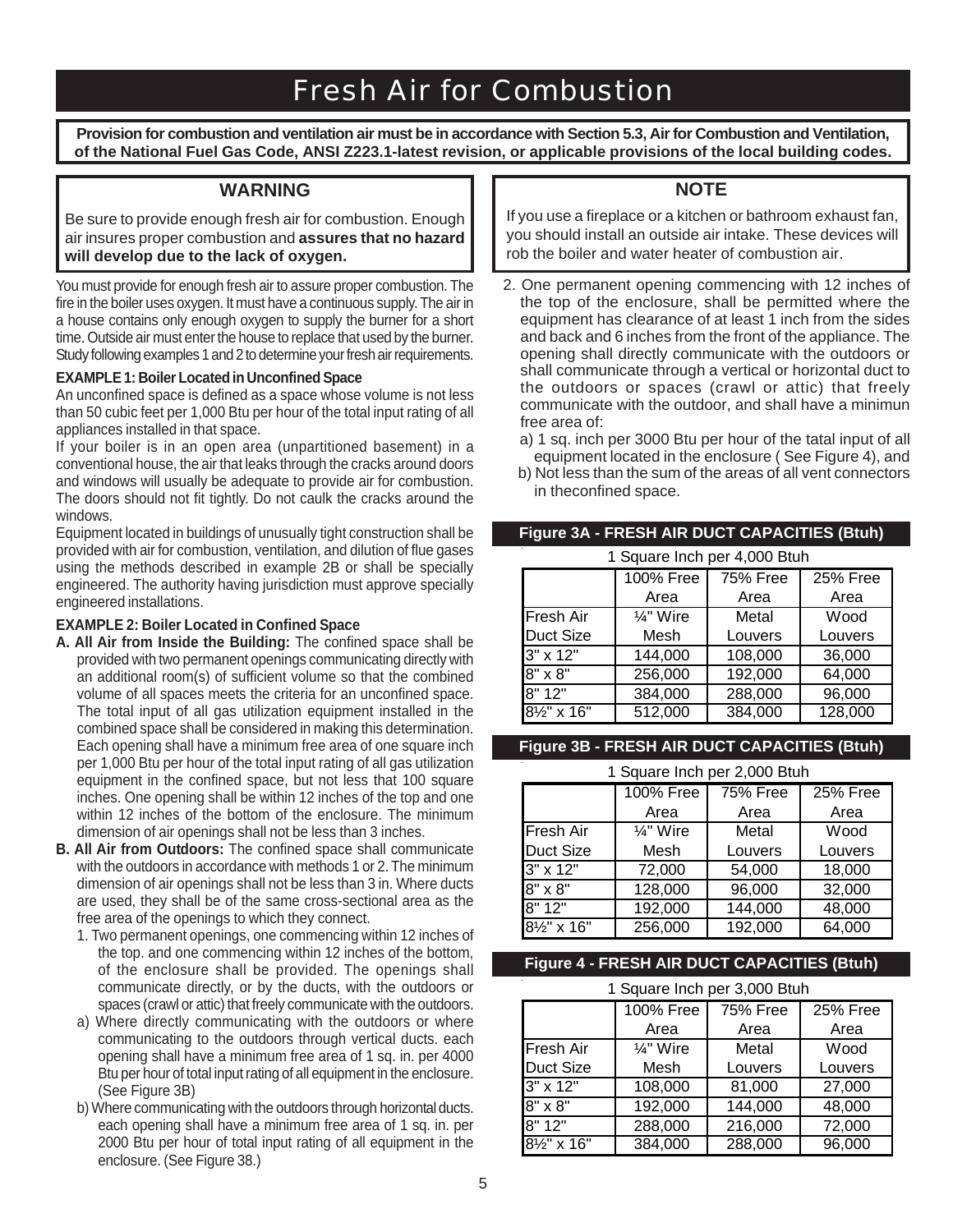# Installation - System Piping

- 1. Place boiler in the selected location (as near chimney as possible.) Your boiler is shipped assembled. You need only to install the Relief Valve and a drain line to carry any water or steam to a drain.
- 2. Install Relief Valve into the 3/4" pipe on the top of the boiler. See Figure 5. Use 3/4" Pipe and an elbow (not furnished) to carry the water or steam to a nearby drain. Do not connect directly to a drain but leave an air gap. No shutoff of any description shall be placed between the safety relief valve and the boiler, or on discharge pipes between such safety valves and the atmosphere. Installation of the safety relief valve shall conform to the requirements of the ANSI/ASME Boiler and Pressure Vessel Code, Section IV. The manufacturer is not responsible for any water damage. Install Drain Valve in lower left side of boiler as marked.
- 3. Connect Supply and Return Lines to boiler. The connections may require certain additional fittings and parts, as shown on diagram (Figs. 5 and 6).
- 4. This boiler is equipped with 1 1/4" supply and return connections on both the left and right sides of the boiler.

In connecting the cold water supply to the water inlet valve, make sure that a clean water supply is available. When the water supply is from a well or pump, a sand strainer should be installed at the pump.

A hot water boiler installed above radiation level must be equipped with a low water cutoff device. A periodic inspection is necessary, as is flushing of float type devices, per manufacturers specific instruction.

#### **FOR USE WITH COOLING UNITS**

- A. This boiler, when used in connection with chilled water systems, must be installed so that the chilled water is piped in parallel with the heating boiler. Appropriate valves must be used to prevent the chilled water from entering the heating boiler (Fig. 6).
- B. When this boiler is connected to heating coils located in air handling units where they may be exposed to refrigerated air circulation, the piping system shall be equipped with flow control valves or other automatic means to prevent gravity circulation of the boiler water during the cooling cycle.

#### **LOW DESIGN WATER TEMPERATURE SYSTEMS (BELOW 140°)**

If the boiler is to be used in a heating system where design water temperatures below 140° F are desired (e.g. radiant floor heating), a 3-way or 4-way mixing valve or suitable alternative is required to prevent low temperature return water from entering the boiler. Follow the mixing valve manufacturer's installation instructions.

The minimum design return water temperature to the boiler to prevent condensation in the boiler and venting is 120° F. The minimum high limit setting is 140° F.

#### **CAUTION THE ISOLATION BALL VALVES CONTAIN TEFLON SEATS AND SEALS. OVERHEATING THIS VALVE MAY CAUSE PREMATURE FAILURE.**

#### **FIG. 5 - TYPICAL HOT WATER PIPING**



### **FIG. 6 - CHILLED WATER PIPING**

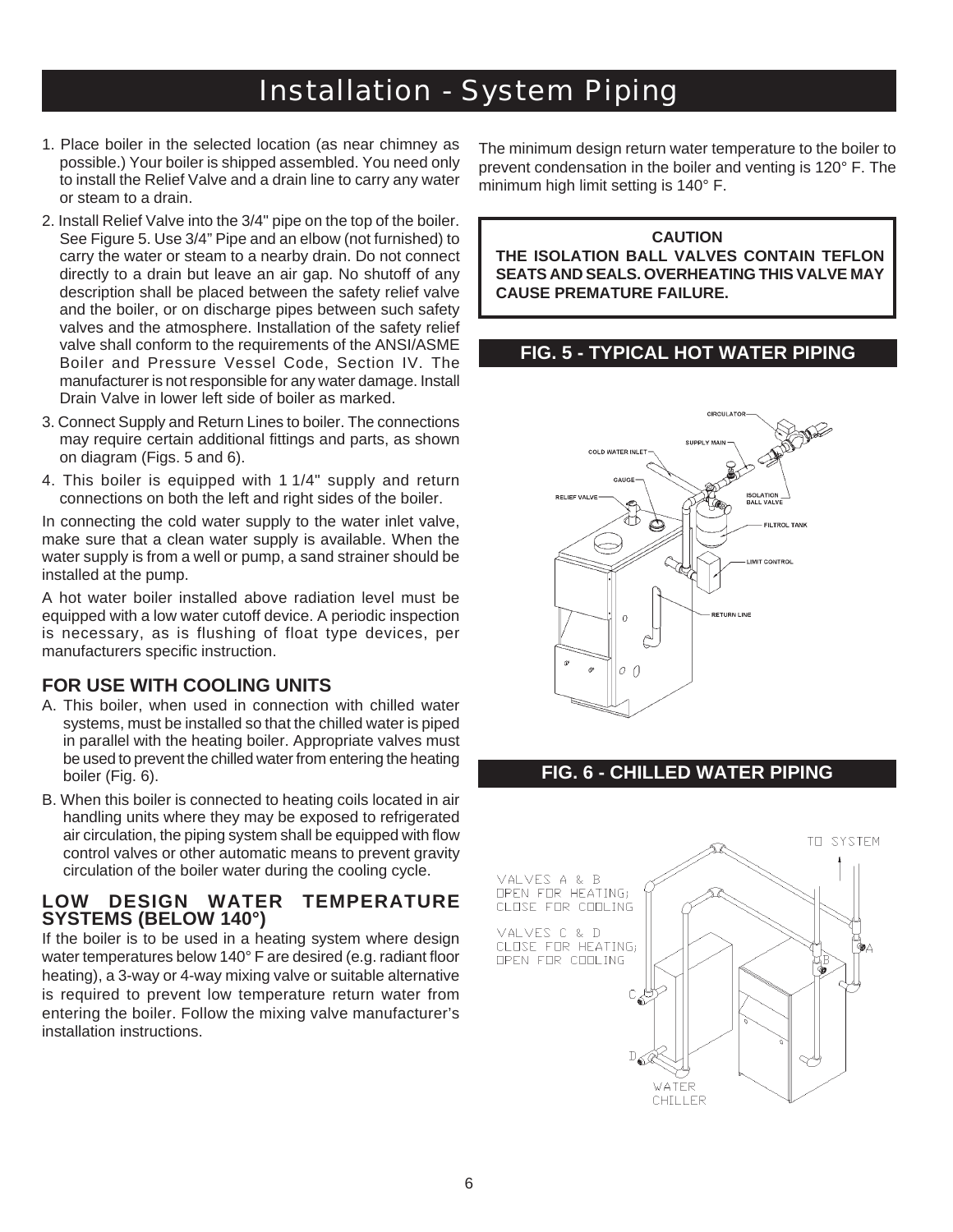# Chimney and Vent Pipe Connection

**For boilers for connection to gas vents or chimneys, vent installations shall be in accordance with Part 7, Venting of Equipment, of the National Fuel Gas Code, ANSI Z223.1-latest revision and applicable provisions of the local building codes.**

#### **CHECK YOUR CHIMNEY**

This is a very important part of your heating system. It must be clean, the right size, properly constructed and in GOOD CONDITION. No boiler can function properly with a bad chimney. Fig. 7 gives typical chimney sizes. Fig. 8 gives you an idea how a boiler might be vented to a chimney. Note that the height (HT) is measured from the vent pipe to the top.

#### **CHIMNEY SIZING**

Chimney sizing, and all other aspects of the vent installation must be in accordance with Part 7 of the National Fuel Gas Code, ANSI Z223.1 latest revision, and applicable provisions of the local building codes.

In Canada, follow CAN/CGA B149.1 and B149.2, Installation Codes for Gas Burning Appliances and Equipment.

#### **CONNECTING THE VENT DAMPER AND VENT CONNECTOR**

Refer to Fig. 1 flue diagram for the size and location of the vent (flue opening). Use a 28 gauge (minimum) galvanized pipe to connect to the chimney.

**IMPORTANT -** The damper blade on the furnished vent damper has a 1/2 square inch hole (approximately3/4 diameter). On boilers equipped with standing pilot, the hole must be left open. On boilers equipped with intermittent ignition, the hole should be plugged by using the plug supplied with the vent damper.

1. Position furnished vent damper on top of flue outlet collar. Fasten damper securely to flue outlet collar with sheet metal screws. Make sure damper blade has clearance to operate inside of diverter.

On 2 section boilers equipped with vent damper, the supplied 4-inch vent damper is equipped with a 3- to 4 inch adapter so that the 4-inch vent damper may be installed on the boiler's 3-inch flue outlet collar. Fasten all fittings securely.

#### **As An Option (U.S.A. Only)**

The damper may be installed in any horizontal or vertical position, closer to the flue outlet collar preferred. Follow the diagrams - Figures 9, 10 and 11.

- 2. Install the vent damper to service only the single boiler for which it is intended. The damper position indicator shall be in a visible location following installation. Locate the damper so that it is accessible for servicing.
- 3. The damper must be in the open position when appliance main burners are operating.
- 4. The boiler is equipped with a factory wired harness that plugs into the vent damper.
- 5. Vent pipe must be same size as the flue outlet collar, except 2 section boilers with vent damper as noted above.
- 6. Slope pipe up from boiler to chimney not less than 1/4" per foot.
- 7. Run pipe as directly as possible with as few elbows as possible.
- 8. Do not connect to fireplace flue.
- 9. End of vent pipe must be flush with inside face of chimney flue. Use a sealed-in thimble for the chimney connection.
- 10. Horizontal run should not be longer than 3 /4 the chimney height (HT) (Fig, 8).

The sections of vent pipe should be fastened with sheet metal screws to make the piping rigid. Horizontal portions of the vent system must be supported to prevent sagging. Use stovepipe wires every 5' to support the pipe from above If the vent pipe must go through a crawl space, double wall vent pipe should be used Where vent pipe passes through a combustible wall or partition, use a ventilated metal thimble. The thimble should be 4 inches larger in diameter than the vent pipe.

|                     | <b>FLUE AREA IN INCHES</b> |            |           |  |  |  |  |
|---------------------|----------------------------|------------|-----------|--|--|--|--|
| <b>Boiler Input</b> | *HT.                       | *HT.       | *HT.      |  |  |  |  |
| <b>Btuh</b>         | 10-15 Ft.                  | 10-25 Ft.  | 25 Ft. UP |  |  |  |  |
| Up to 100,000       | 6x6                        | 6x5        | 5x5       |  |  |  |  |
| Up to 155,000       | 6x7                        | 6x6        | 6 x 5     |  |  |  |  |
| Up to 230,000       | $7 \times 8$               | $7\times7$ | 6 x 7     |  |  |  |  |
| Up to 350,000       | $9 \times 9$               | 8 x 9      | 8 x 8     |  |  |  |  |

 $*$  HT = top of thimble to top of flue. See Fig. 8

For boiler input refer to table, page 2.

For information only - not meant to imply minimum sizes.

#### **MINIMUM VENT PIPE CLEARANCE**

Wood and other combustible materials must not be closer than 6" from any surface of single wall metal vent pipe. Listed Type B vent pipe or other listed venting systems shall be installed in accordance with their listing.

#### **REMOVING EXISTING BOILER FROM COMMON VENTING SYSTEM**

When an existing boiler is removed from a common venting system, the common venting system is likely to be too large for proper venting of the appliances remaining connected to it.

At the time of removal of an existing boiler, the following steps shall be followed with each appliance remaining connected to the common venting system placed in operation, while the other appliances remaining connected to the common venting system are not in operation.

- 1. Seal any unused openings in the common venting system.
- 2. Visually inspect the venting system for proper size and horizontal pitch and determine there is no blockage or restriction, leakage, corrosion and other deficiencies which could cause an unsafe condition.

### **FIG. 7 - TYPICAL CHIMNEY SIZES**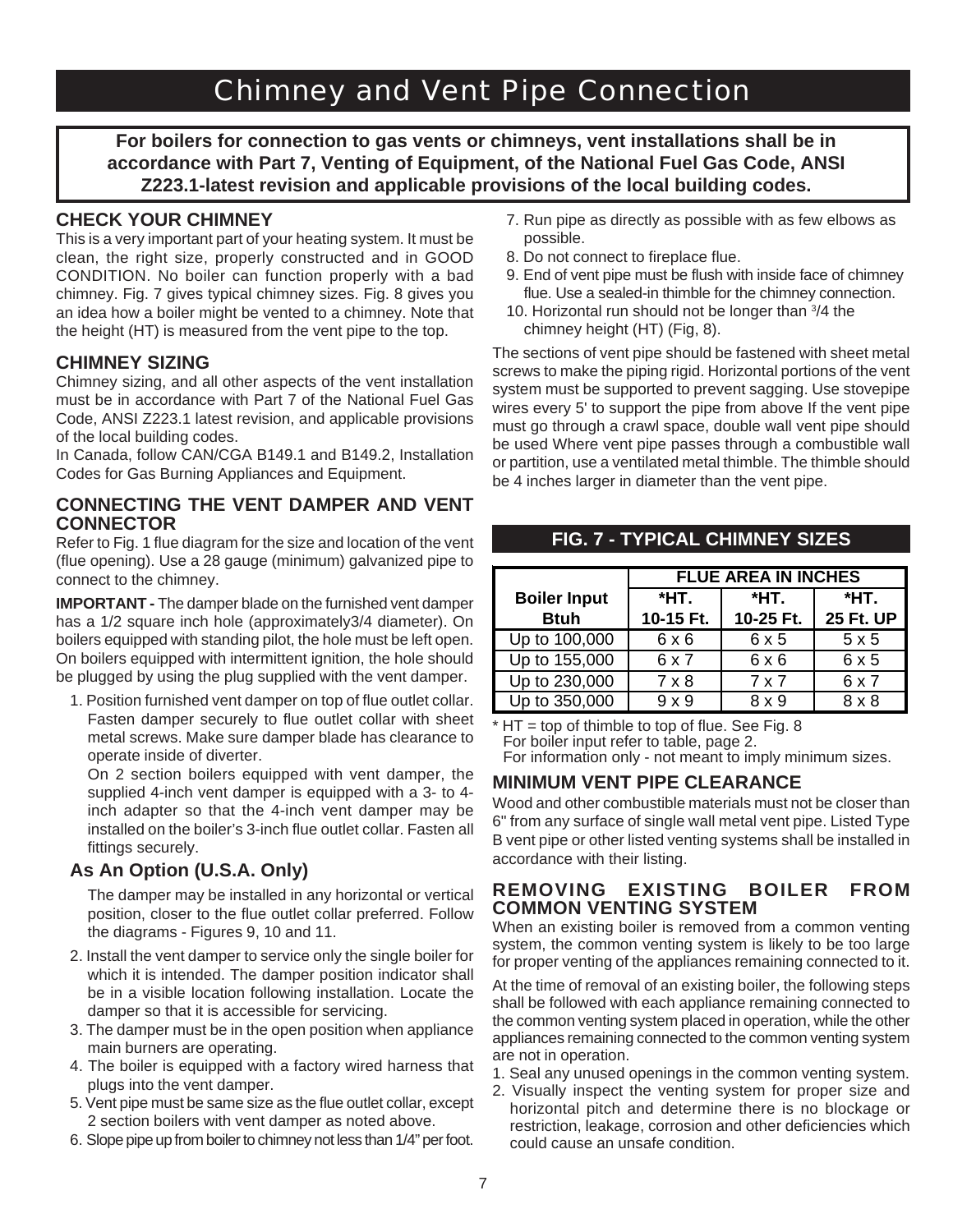- 3. Insofar as is practical, close all building doors and windows and all doors between the space in which the appliances remaining connected to the common venting system are located and other spaces of the building. Turn on clothes dryers and any appliance not connected to the common venting system. Turn on any exhaust fans, such as range hoods and bathroom exhausts, so they will operate at maximum speed. Do not operate a summer exhaust fan. Close fireplace dampers.
- 4. Place in operation the appliance being inspected. Follow the lighting instructions. Adjust thermostat so appliance will operate continuously.
- 5. Test for spillage at the draft hood relief opening after 5 minutes of main burner operation. Use the flame of a match or candle, or smoke from a cigarette, cigar or pipe.
- 6. After it has been determined that each appliance remaining connected to the common venting system properly vents when tested as outlined above, return doorswindows, exhaust fans, fireplace dampers and any other gas-burning appliance to their previous conditions of use.
- 7. Any improper operation of the common venting system should be corrected so the installation conforms with the National Fuel Gas Code, ANSI Z223.1-latest revision. When resizing any portion of the common venting system, the common venting system should be resized to approach the minimum size as determined using the appropriate tables in Part 11 in the National Fuel Gas Code, ANSI Z223.1-latest revision.

#### **FIG. 8 TYPICAL MASONRY CHIMNEY REQUIREMENTS**





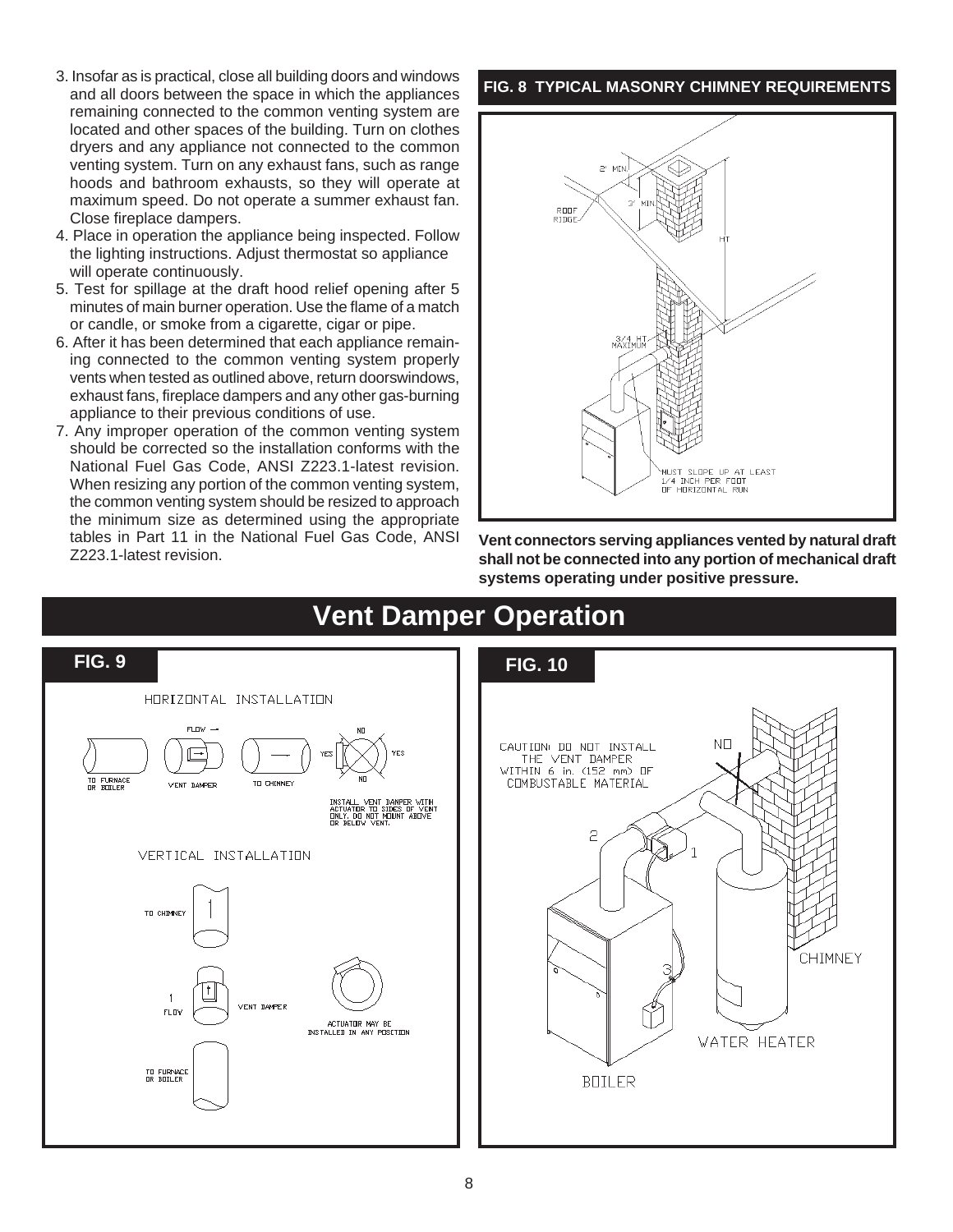#### **TYPICAL INSTALLATION FOR VENT DAMPER NOT CAUTION AND FOOTNOTES**

- **1. Install the vent damper to service only the single appliance for which it is intended. If improperly installed, a hazardous condition, such as an explosion or carbon monoxide poisoning, could result.**
- **2. Do not install the vent damper on pipe curve.**
- **3. Do not run wires near high temperature surfaces. Use stand-off brackets if necessary.**

For safe, efficient operation, the vent damper and all flue product carrying areas of the appliance must be checked annually by you, with particular attention given to deterioration from corrosion or other sources. If you see corrosion or other deterioration, contact your heating contractor for repairs. Check vent damper operation as follows:

- 1. When the boiler is off, check that the vent damper positions indicator points to the closed position, Fig. 11.
- 2. Turn the thermostat or controller up to call for heat and check the vent damper indicator points to the open position, Fig. 11.
- 3. Turn the thermostat or controller down again and check that the damper position indicator returns to the closed position.

#### **MANUAL OPERATION OF THE VENT DAMPER**

The vent damper may be placed in the open position to permit burner operation by using the "HOLD DAMPER OPEN" switch,

located on the damper controller. The thermostat will control the burner firing as before, while the damper will remain open. **DO NOT** turn damper open manually or motor damage will result. Set switch to "AUTOMATIC OPERATION" to close vent damper during burner off cycle.

For further information, and for a vent damper troubleshooting guide, refer to the manual that was packaged with the vent damper.

**The vent damper must be inspected at least once a year by a trained, experienced service technician. The name of the person who originally installed your vent damper is shown on the installation label.**

#### **FIG. 11 VENT DAMPER POSITION INDICATOR**



# **NOTES FOR CANADA ONLY**

- 1. Canadian Standard CAN1-2.28-M81 prohibits the use of vent dampers on propane fired appliances equipped with intermittent ignition.
- 2. In Canada, the vent damper must be attached directly to the flue outlet collar, with the exception of the 2 section boiler, where the 3- to 4-inch adapter is supplied with the vent damper.

No other interconnectng pieces are allowed between the boiler and the vent damper.

3. In Canada, vent dampers are not an option. Boilers are either factory built for use with a vent damper and the vent damper is supplied with the boiler, or they are factory built for use without a vent damper. In the second case a vent damper cannot be installed later.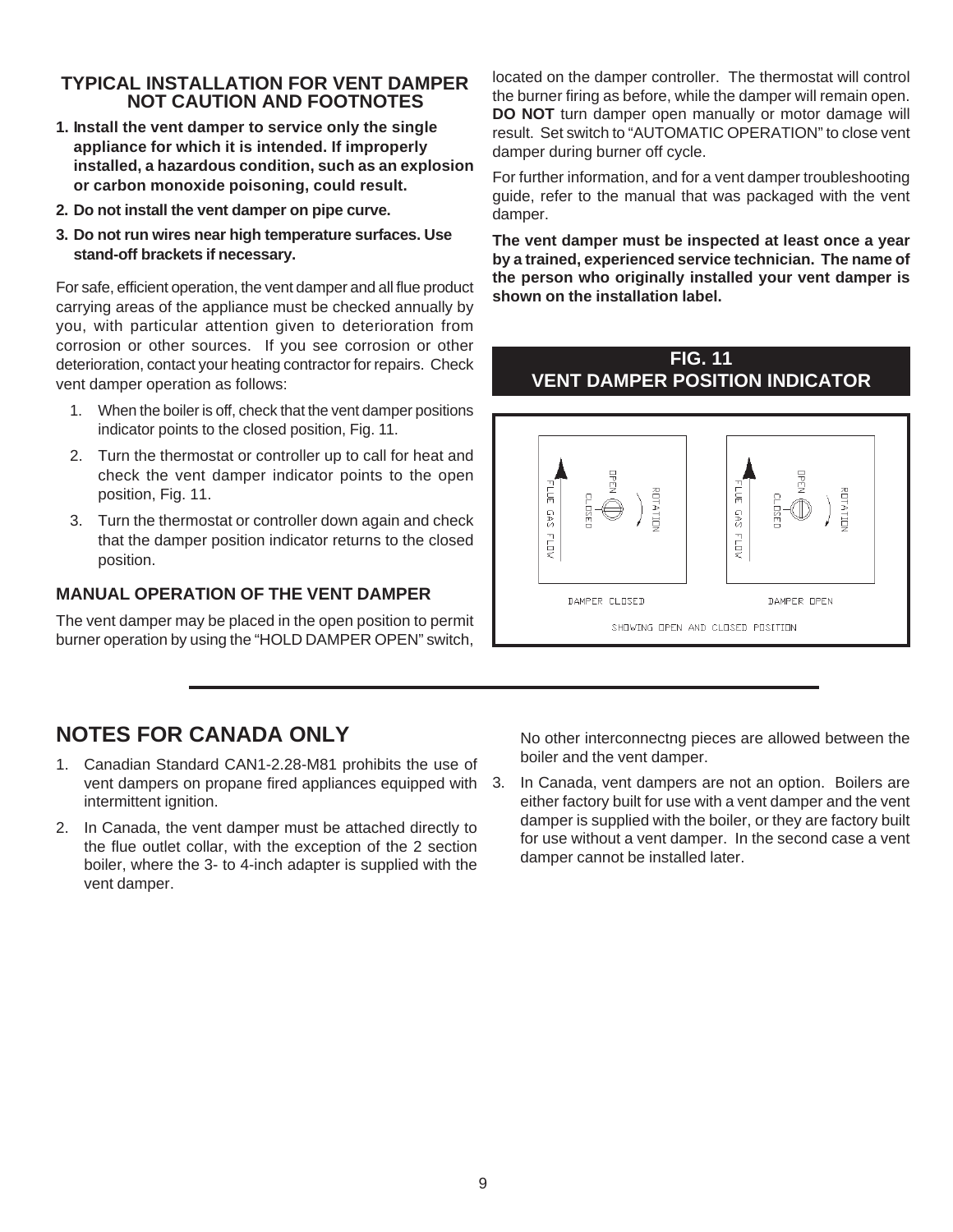# **Gas Supply Piping**

# **CHECK GAS SUPPLY**

The gas pipe to your boiler must be the correct size for the length of the run and for the total Btu per hour input of all gas utilization equipment connected to it. See Fig. 12 for the proper size. Be sure your gas line complies with local codes and gas company requirements.

The boiler and its individual shutoff valve must be disconnected from the gas supply piping system during any pressure testing of that system at test pressures in excess of 1/2 psig (3.5 kPa).

The boiler must be isolated from the gas supply piping system by closing its individual manual shutoff valve during any pressure testing of the gas supply piping system at test pressures equal to or less than 1/2 psig (3.5 kPa).

### **CONNECTING THE GAS PIPING**

Refer to Fig. 13 for the general layout at the boiler. It shows the basic fittings you will need. The gas line enters the boiler from the right side.

The following rules apply:

- 1. Use only those piping materials and joining methods listed as acceptable by the authority having jurisdiction, or in the absence of such requirements, by the National Fuel Gas Code, ANSI 223.1-latest revision. In Canada, follow the CAN/CGA B149.1 and .2 Installation Codes for Gas Burning Appliances and Equipment.
- 2. Use pipe joint compound suitable for LP gas on male threads only.
- 3. Use ground joint unions.
- 4. Install a sediment trap upstream of gas controls.
- 5. Use two pipe wrenches when making the connection to the gas valve to keep it from turning.
- 6. Install a manual shut-off valve in vertical pipe about 5 feet above floor.
- 7. Tighten all joints securely.
- 8. Propane gas connections should only be made by a licensed propane installer.
- 9. Two-stage regulation should be used by the propane installer.
- 10. Propane gas piping should be checked out by the propane installer.

### **CHECKING THE GAS PIPING**

Upon completion of piping, check immediately for gas leaks. Open the manual shut-off valve. Test for leaks by applying soap suds (or a liquid detergent) to each joint. Bubbles forming indicate a leak. CORRECT EVEN THE SMALLEST LEAK AT ONCE.

#### **WARNING**

Never use a match or open flame to test for leaks.

### **FIG. 12 - GAS PIPE SIZES**

| <b>NATURAL GAS</b>                        |        |                          |         |                |  |  |  |
|-------------------------------------------|--------|--------------------------|---------|----------------|--|--|--|
| <b>Pipe Capacity - Btu Per Hour Input</b> |        |                          |         |                |  |  |  |
| Length of                                 |        | <b>Includes Fittings</b> |         |                |  |  |  |
| Pipe - Ft.                                | 1/2"   | 3/4"                     | 1"      | $1\frac{1}{4}$ |  |  |  |
| 20                                        | 92,000 | 190,000                  | 350,000 | 625,000        |  |  |  |
| 40                                        | 63,000 | 130,000                  | 245,000 | 445,000        |  |  |  |
| 60                                        | 50,000 | 105,000                  | 195,000 | 365,000        |  |  |  |

| <b>PROPANE GAS</b>                    |         |                                           |                  |         |  |  |  |
|---------------------------------------|---------|-------------------------------------------|------------------|---------|--|--|--|
|                                       |         | <b>Pipe Capacity - Btu Per Hour Input</b> |                  |         |  |  |  |
| <b>Includes Fittings</b><br>Length of |         |                                           |                  |         |  |  |  |
| Pipe - Ft.                            |         | <b>Copper Tubing*</b>                     | <b>Iron Pipe</b> |         |  |  |  |
|                                       | 5/8"    | 3/4"                                      | 1/2"             | 3/4"    |  |  |  |
| 20                                    | 131,000 | 216,000                                   | 189,000          | 393,000 |  |  |  |
| 40                                    | 90,000  | 145,000                                   | 129,000          | 267,000 |  |  |  |
| 60                                    | 72,000  | 121,000                                   | 103,000          | 217,000 |  |  |  |

\* Outside diameter

 The lenght of pipe or tubing should be measured from the gas meter or propane second stage regulator.

# **FIG. 13 - GAS PIPE SIZES**

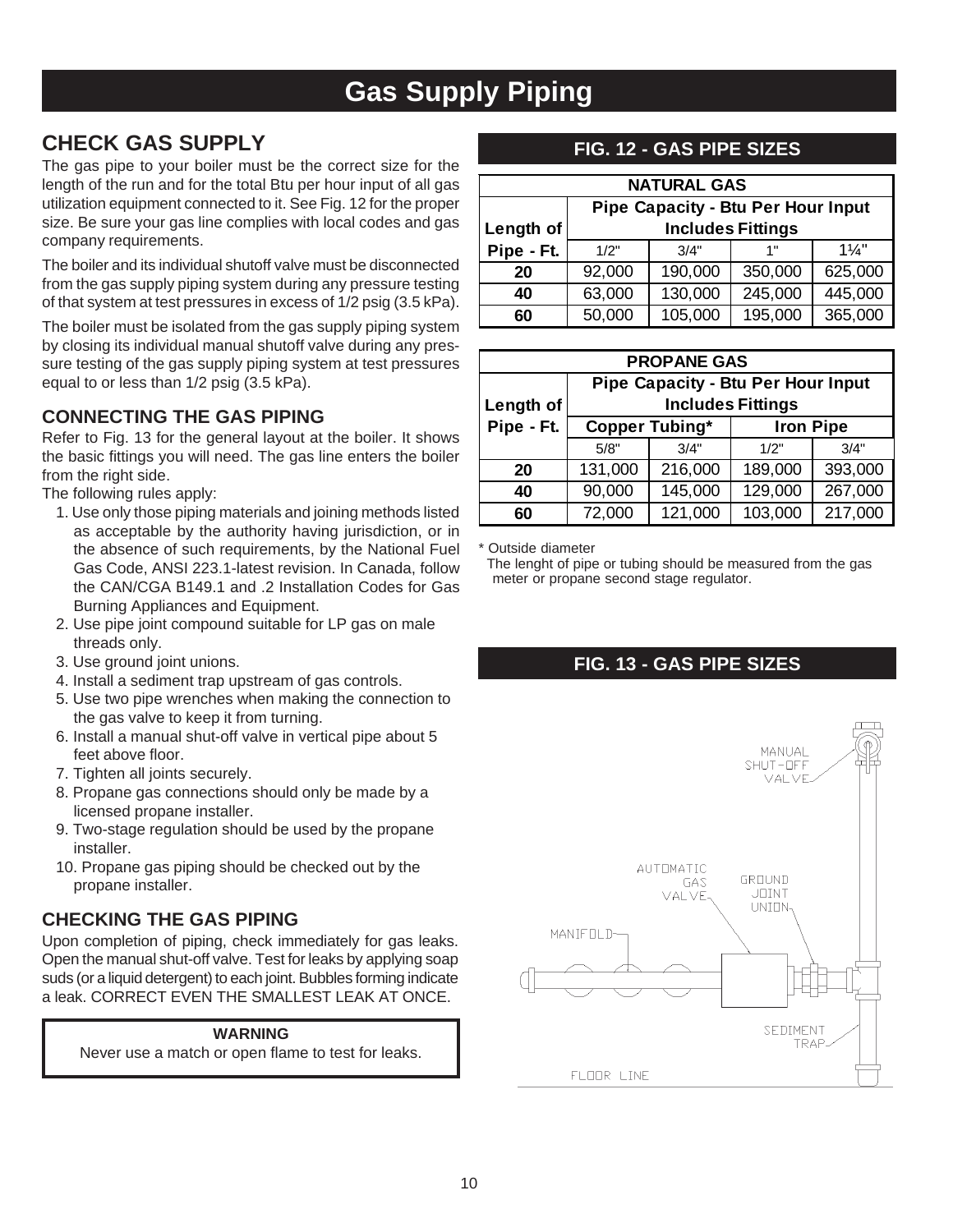# **Electrical Wiring**

All electrical work must conform to local codes as well as the National Electrical Code, ANSI/NFPA-70, latest revision. In Canada, electrical wiring shall comply with the Canadian Electrical Codes, CSA-C22.1 and.2.

### **ELECTRIC POWER SUPPLY**

Run a separate 120 Volt circuit from a separate overcurrent protective device in the electrical service entrance panel. This should be a 15 ampere circuit. Locate a shut-off switch at the boiler. It must be turned off during any maintenance. Connect 120 Volt power supply to aquastat terminals L1 (HOT) and L2.

The boiler, when installed, must be electrically grounded in accordance with the requirements of the authority having jurisdiction or, in the absence of such requirements, with the National Electrical Code, ANSI/NFPA No. 70-latest revision. Run a 14 gauge or heavier copper wire from the boiler to a grounded connection in the service panel or a properly driven and electrically grounded ground rod.

#### **WARNING**

Turn off electric power at fuse box before making any line voltage connections. Follow local electrical codes.

#### **INSTALL YOUR THERMOSTAT**

The thermostat location has an important effect on the operation of your boiler system. BE SURE TO FOLLOW THE INSTRUCTIONS INCLUDED WITH YOUR THERMOSTAT.

Locate the thermostat about five feet above the floor on an inside wall. It may be mounted directly on the wall or on

a vertically mounted outlet box. It should be sensing average room temperature, so avoid the following:

DEAD SPOTS: Behind doors Corners and alcoves HOT SPOTS: Concealed pipes Fireplace TV sets Radios Lamps Direct sunlight Kitchens COLD SPOTS: Concealed pipes or ducts Stairwells - drafts Doors – drafts Unheated rooms on other side of wall

Set heat anticipator at .2 amps. 24 Volt thermostat connects to aquastat terminals T and TV.

#### **VENT DAMPER WIRING**

The boiler is equipped with a factory wired harness with 4 pin molex plug, that plugs into a 4 pin molex receptacle inside the vent damper operator.

The vent damper must be connected for the boiler to operate.

Wiring diagrams follow for the various different models.

#### **CAUTION**

Label all wires prior to disconnection when servicing controls. Wiring errors can cause improper and dangerous operation. Verify proper operation after servicing.

The pump does not come pre-installed on the boiler. It must be connected to the circulator harness in the field according to the pump manufacturer's instructions and the wiring diagrams in this manual.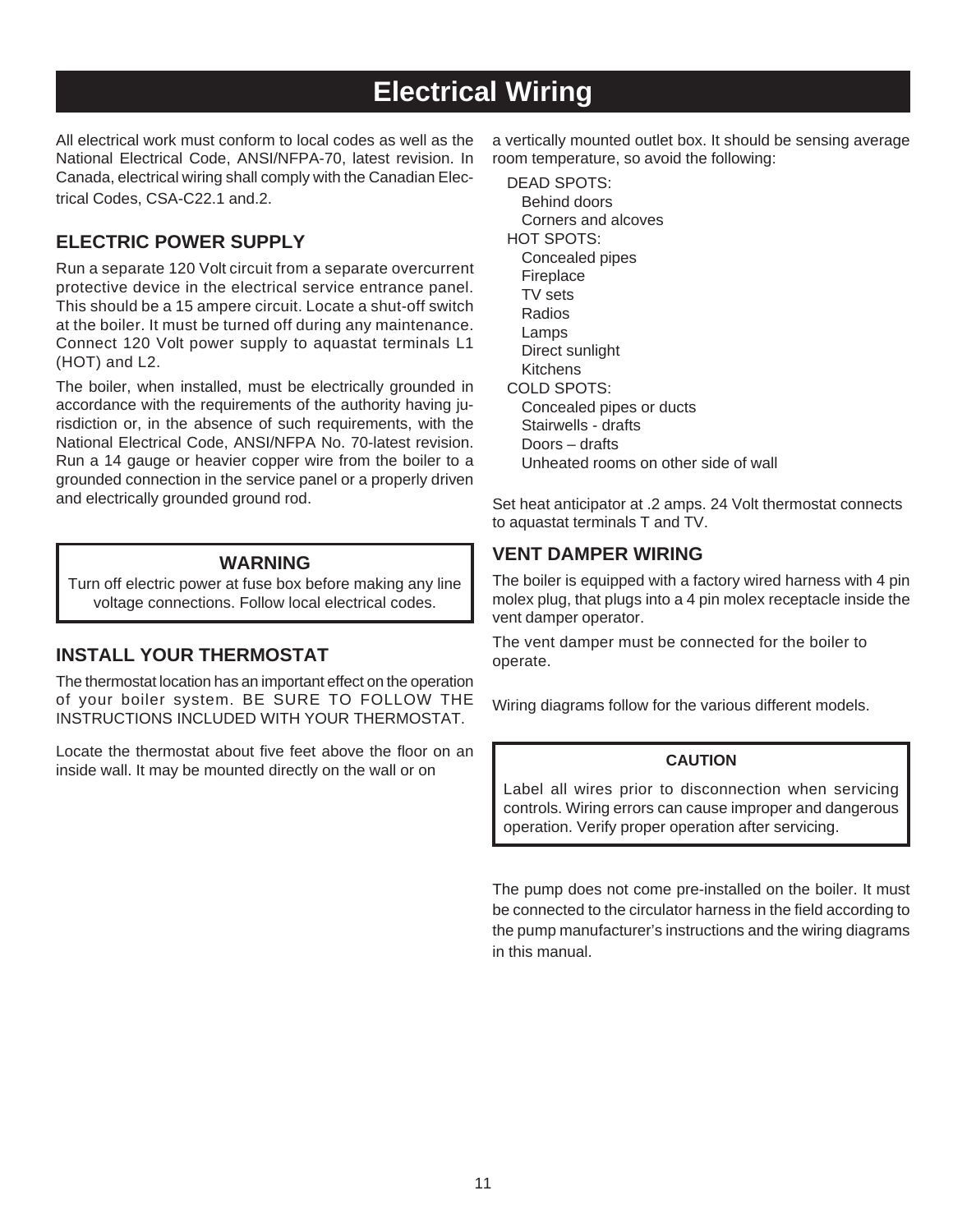

**IF ANY OF THE ORIGINAL WIRE AS SUPPLIED WITH THIS APPLIANCE MUST BE REPLACED, IT MUST BE REPLACED WITH TYPE 105°C THERMOPLASTIC WIRE OR ITS EQUIVALENT. NOTE: THE CIRCULATOR HARNESS IS FACTORY WIRED TO THE AQUASTAT. THIS HARNESS NEEDS TO BE CONNECTED TO THE CIRCULATOR IN THE FIELD.**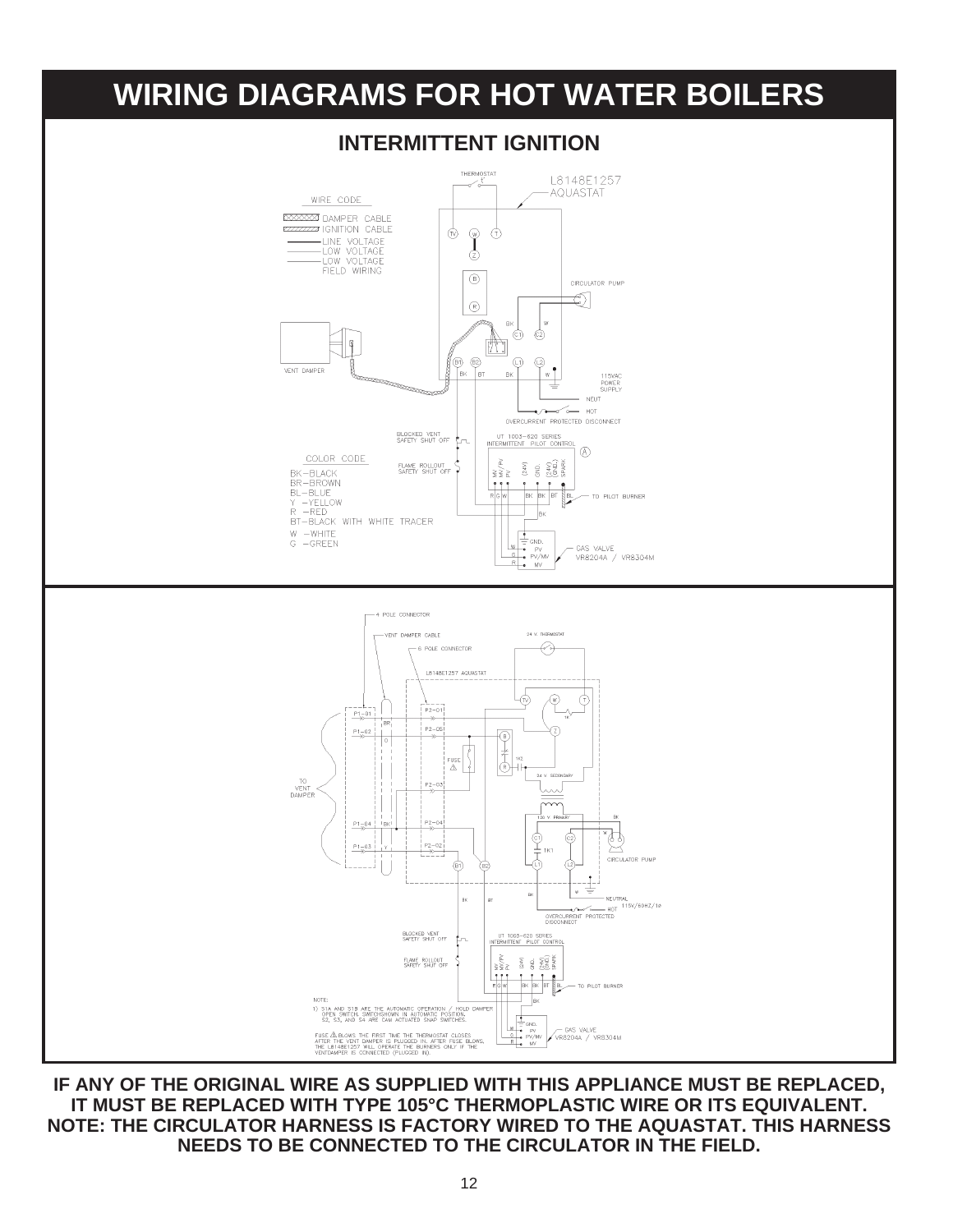

**IF ANY OF THE ORIGINAL WIRE AS SUPPLIED WITH THIS APPLIANCE MUST BE REPLACED, IT MUST BE REPLACED WITH TYPE 105°C THERMOPLASTIC WIRE OR ITS EQUIVALENT. NOTE: THE CIRCULATOR HARNESS IS FACTORY WIRED TO THE AQUASTAT. THIS HARNESS NEEDS TO BE CONNECTED TO THE CIRCULATOR IN THE FIELD.**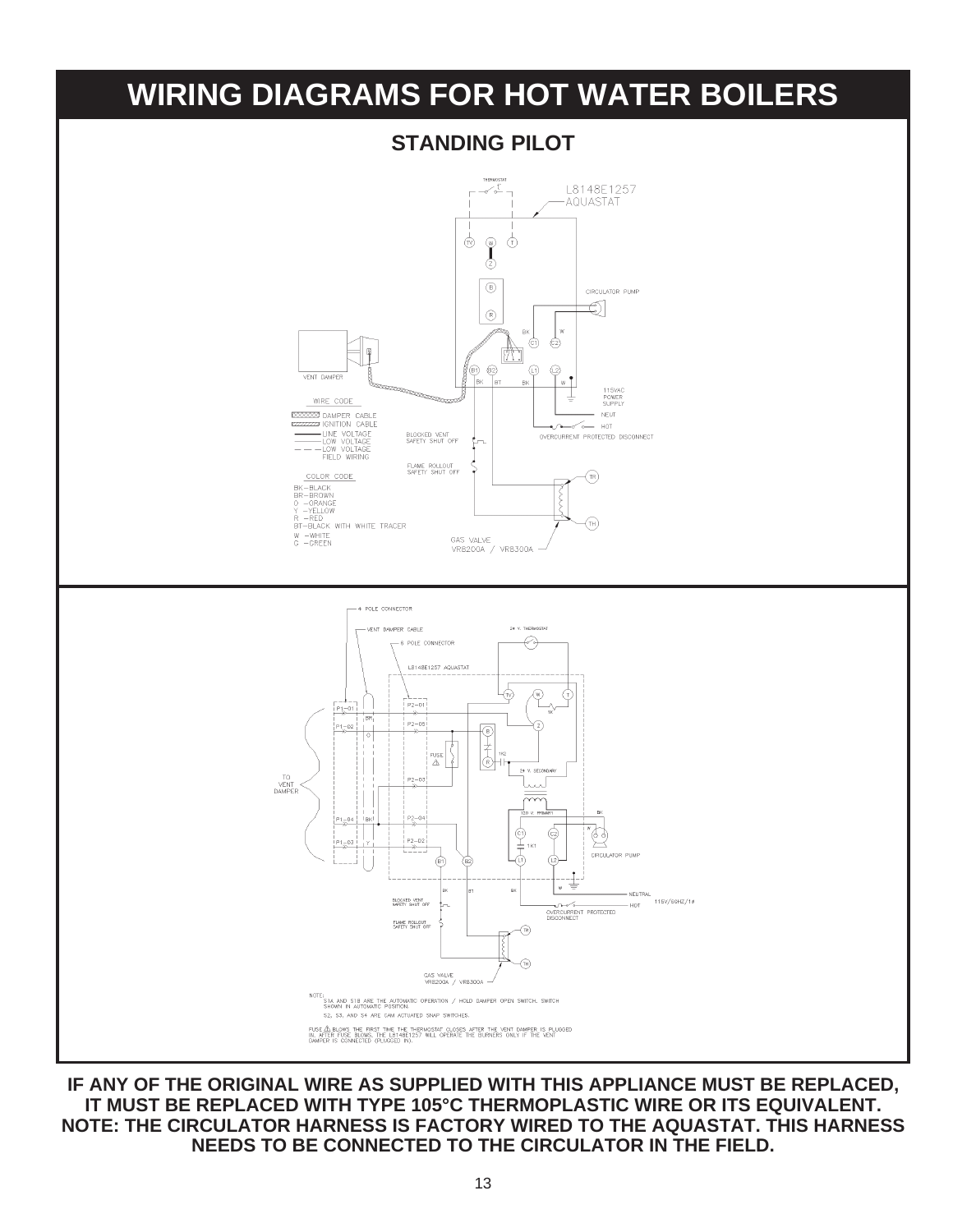# **Equipment and Optional Accessories - What They Do**

#### **RELIEF VALVE**

You must have a relief valve on your boiler. Water expands as it is heated. If there is no place for the water to expand into, water pressure will build up inside the boiler and system. Should this happen, the relief valve will automatically open at a predetermined pressure. This will relieve the strain on the boiler and system. Run a pipe from the relief valve outlet (pipe must be same size as outlet and the open end must not be threaded) to an open drain, tub or sink, or other suitable drainage point not subject to freezing. Failure to do so may cause water damage or injury should relief valve release.

#### **EXPANSION TANK**

In a properly assembled system, the expanding water flows into a expansion tank. This tank should be of the correct size.

The tank is filled with air. As the water expands it compresses the air in the tank to form an air pressure cushion. This "springlike" cushion serves to maintain correct operating water pressure regardless of water temperature. This assures a "full measure" of a water, even in the highest radiation unit of the system. It also prevents blowing off of the relief valve.

The air in the tank in the beginning (with system filled with cold water) is sufficient for proper operation. The tank also serves as a trap for excess air in the system. The air would cause gurgling in the pipes and inefficient circulation in the radiators if left in the system . It is possible for a tank to become "waterlogged" (filled with water). It can also become overfilled with air. This can happen after filling the system with new water. Fittings provided on the tank and in the line to the tank are for bleeding off excess water or air.

When installing this tank, it is important:

1) That the tank be higher than the boiler top.

 2) That the pipe to the tank continuously rises up to the tank (so that air can "bubble" up to it).

### **DIAPHRAGM TYPE EXPANSION TANK**

The diaphragm type expansion tank (EX-TROL) takes the place of the conventional expansion tank. Carefully read the instructions packed with your EX-TROL tank assembly.

The EX-TROL tank comes to you with a 10-12 pounds per square inch air charge. This is the same as the pressure produced in the system by the automatic fill valve. When the system is first filled, the EX TROL tank will contain little or no water.

As the water is heated its pressure increases. It expands into the EX-TROL tank, compressing the air in the tank. This compressed air cushion permits the water in the system to expand as the temperature changes.

The diaphragm type tank can be mounted on the air purger fitting or at any convenient place in the supply or return line.

#### **AIR ELIMINATING FITTING (AIR PURGER)**

An air purger is used to remove excess air from the system. It is installed in the supply line. It will eliminate air from the water before it reaches the radiators and bleed off this air.

### **MAIN AIR VENT FOR DOWN FLOW SYSTEMS OR DIAPHRAGM TYPE EXPANSION TANK**

Before a system is filled with water, there is air in the pipes and radiation units. Some of it will be trapped as the system is filled . It is possible to eliminate most of this air through the air vents on the radiation units. A main air vent will speed and simplify this. It should be installed on the highest point in the supply main when all radiation is below top of boiler.

### **AUTOMATIC FILL VALVE**

For safe, efficient operation, a hot water system must be **completely filled** with water. Adding new water, when needed can be done manually (by use of a hand valve in the water supply line). This requires regular attention to the system's needs. An automatic fill valve accomplishes this without attention. It is installed in the supply line on hot water boilers only. The valve operates through water pressure differentials. It does not require an electrical connection.

#### **DRAIN VALVE**

This manual valve Provides a means of draining all water from the boiler and system. It is often installed in the 3/4" tapping at the bottom of the end boiler section. Or it can be installed in a tee where the return line enters the boiler.

### **WATER TEMPERATURE CONTROL**

The water temperature limit control in the relay is adjustable and may be set as necessary. It may be set as low as 140°F, or as high as 240°F. This depends on the type and amount of radiation involved and weather conditions.

### **CIRCULATING PUMP**

Every forced hot-water system requires a circulating pump. A separate pump or zone valve is required for each zone, if you have a two or more zone system. This pump must have the capacity to provide the circulation required by your system.

#### **VENT DAMPER**

This product is an automatic, motorized stack damper that has been developed to increase the efficiency of heating system by reducing standby losses from the heating apparatus and the conditioned air space. The damper closes the chimney vent when the burner is off and fully opens it when combustion is required.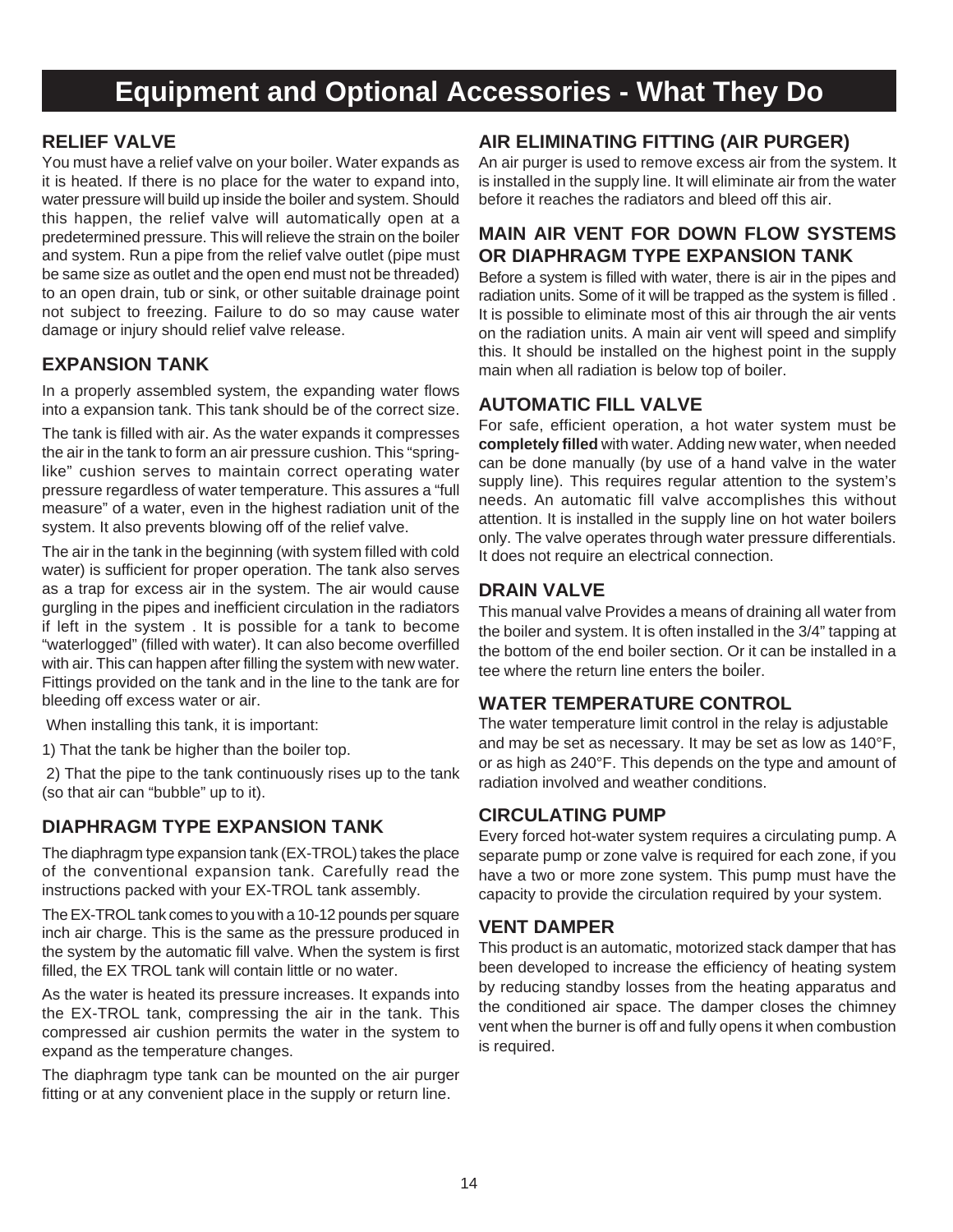### **ROLLOUT SWITCH (FLAME ROLLOUT SAFETY SHUTOFF)**

The rollout switch is a temperature-sensitive fuse link device. It is located on the boiler base just outside the fire box. In the event of heat exchanger flueway blockage causing flame to roll out of the fire box, the fuse will blow, shutting down the flow of gas to the main burners. The fuse does not change in appearance when blown.

 If the rollout switch blows, it must be replaced with an exact replacement. Check heat exchanger flueways for blockage when restoring system to operating condition. DO NOT operate system without a rollout switch.

### **SPILL SWITCH (BLOCKED VENT SAFETY SHUTOFF)**

The spill switch is a manual reset disc thermostat with a fixed setpoint (340° F), and normally closed contacts. It is located at the relief opening of the integral draft diverter. In the event of chimney or venting system blockage causing products of combustion to spill out of the relief opening, the spill switch disc heats up and the spill switch contacts open, shutting down the flow of gas to the main burners by removing power to the gas valve.

In the event that the spill switch contacts open, the reset button on the back of the switch will pop up. The spill switch must be reset manually, after the switch has cooled off, by pushing the reset button down. Check the venting system and chimney for blockage when restoring the system to operating condition. DO NOT operate the boiler without a spill switch.

# **Starting Your Boiler**

#### **HOW A HOT-WATER SYSTEM OPERATES**

Your entire heating system (boiler, piping and radiation units) is filled with water. As the water in the boiler is heated, it is pumped from the top of the boiler through the supply main to the radiation units. The cooler water in them flows back through the return main to the boiler. This provides positive and rapid response to the thermostat.

### **FILLING SYSTEM WITH WATER**

Close the air vents on all radiation units. Open the valves to these units. Make sure the boiler and expansion tank drain cocks are closed. The air bleed screw on the tank drain fitting should be closed. Open the valve in the line from the boiler to the expansion tank. Open the water inlet to your boiler and leave it open. Start with the **lowest** radiation unit. Open the air vent on this unit. When all the air has escaped and water starts to flow from the vent, close it. Go to the next radiation unit, and repeat this process. Repeat until you have covered every

radiation unit in the system (ending up at the highest unit in the system). If your units have automatic vents, this manual venting is unnecessary but it will speed up the proper filling of your system.

If your system is a closed expansion tank system, you may leave it open to refill the system automatically as needed. Check the temperature pressure gauge. Not the position of the hand indicating pressure. This should be between 10 and 15 lbs. Any lowering of this movable hand below 10 lbs. Will indicate loss of water due to leakage. The automatic fill valve should compensate for this. Instructions are packages with the valve.

#### **WARNING**

**Never run water into a hot empty boiler.**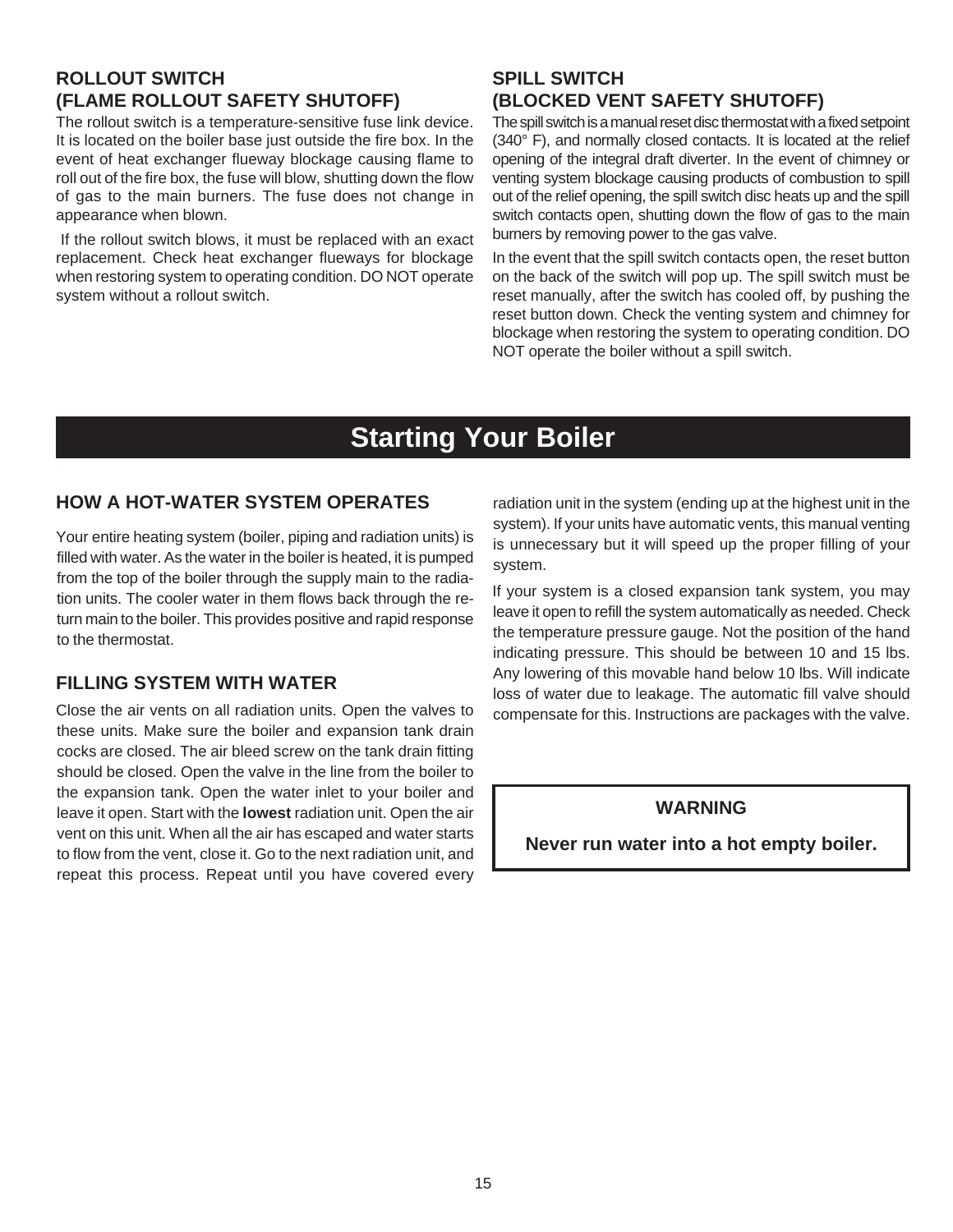# **For Your Safety Read Before Operating**

# **WARNING: If you do not follow these instructions exactly, a fire or explosion may result causing property damage, personal injury or loss of life.**

A. Some boilers are equipped with an intermittent ignition device which automatically lights the pilot. Do **not** try to light the pilot by hand.

Some boilers are equipped with a continuous pilot and must be manually lighted. (See operating instructions on page 16-18.) A match holder is included in the parts bag.

B. BEFORE OPERATING smell all around the appliance area for gas. Be sure to smell next to the floor because some gas is heavier than air and will settle on the floor.

WHAT TO DO IF YOU SMELL GAS

- Do not try to light any appliance.
- Do not touch any electric switch; do not use any phone in your building.
- Immediately call your gas supplier from a neighbor's phone. Follow the gas supplier's instructions.
- If you cannot reach your gas supplier, call the fire department.
- C. Use only your hand to push in or turn the gas control knob. Never use tools. If the knob will not push in or turn by hand, don't try to repair it, call a qualified service technician. Force or attempted repair may result in a fire or explosion.
- D. Do not use this appliance if any part has been under water. Immediately call a qualified service technician to inspect the appliance and to replace any part of the control system and any gas control which has been under water.

# **Intermittent Ignition Boiler - VR8204A/VR8304M Gas Valve Operating Instructions**

- 1. STOP! Read the safety information above.
- 2. Set the thermostat to lowest setting.
- 3. Turn off all electric power to the appliance.
- 4. This appliance is equipped with an ignition device which automatically lights the pilot. Do **not** try to light the pilot by hand.



- 5. Remove lower front panel.
- 6. Rotate the gas control knob clockwise  $\angle$ to"OFF"
- 7. Wait five (5) minutes to clear out any gas. Then smell for gas, including near the floor. If you smell gas, STOP! Follow "B" in the safety information on page 19 If you don't smell gas, go to next step.
- 8. Rotate the gas control knob counterclockwise to "ON."
- 9. Replace lower front panel.
- 10. Turn on all electric power to the appliance.
- 11. Set thermostat to desired setting.
- 12. If the appliance will not operate, follow the instructions "To Turn Off Gas To Appliance" and call your service technician or gas supplier.

### **TO TURN OFF GAS TO APPLIANCE**

- 1. Set the thermostat to lowest setting.
- 2. Turn off all electric power to the appliance if service is to be performed.
- 3. Push in gas control knob slightly and turn clockwise to "OFF" Do not force.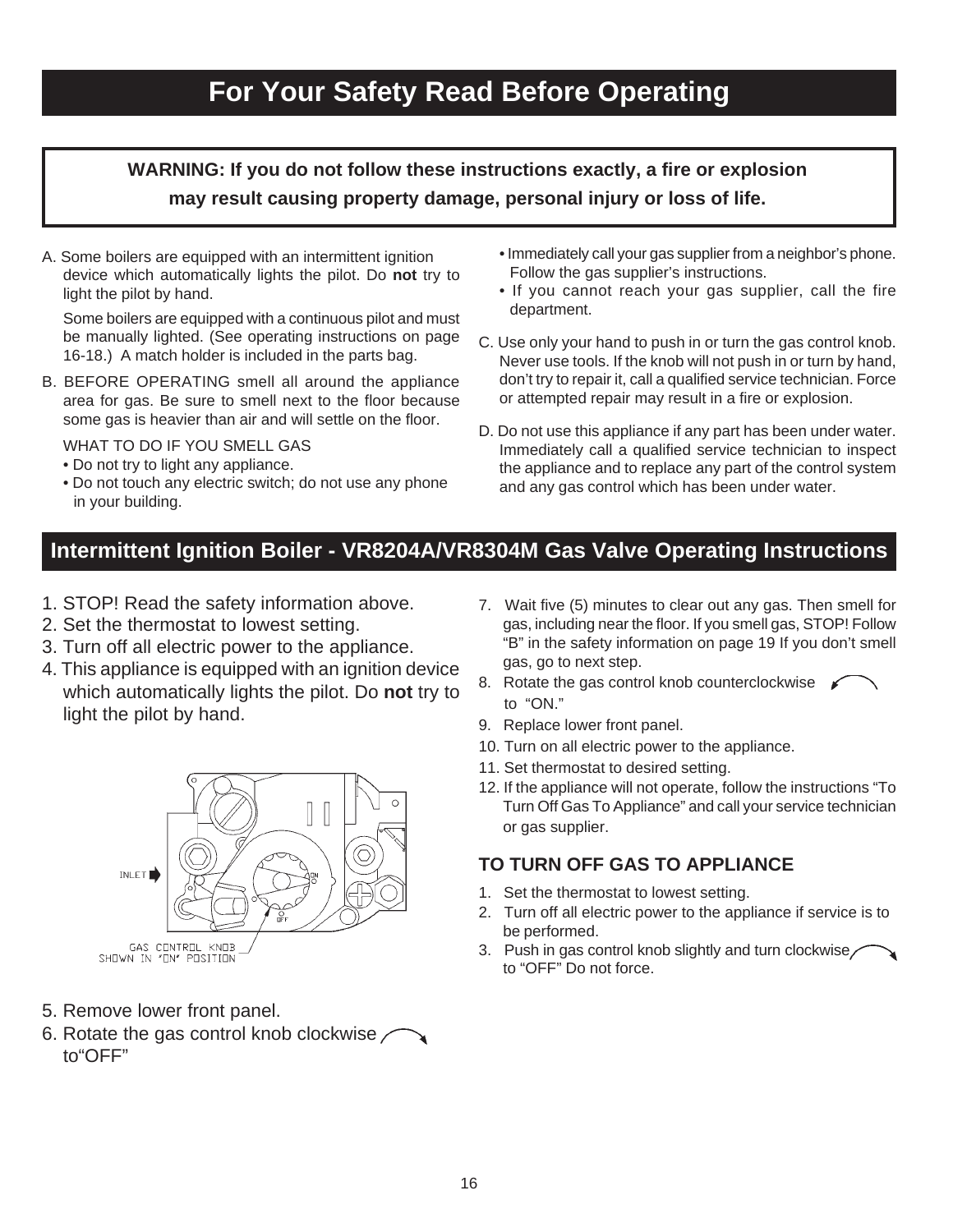# **Continuous Pilot Boiler - VR8200A/VR8300A Gas Valve Operating Instructions**

- 1. STOP! Read the safety information on page 16.
- 2. Set the thermostat to lowest setting.
- 3. Turn off all electric power to the appliance.
- 4. Remove lower front panel.
- 5. Rotate gas control knob slightly and turn clockwise / to "OFF"



- 6. Wait five (5) minutes to clear out any gas. Then smell for gas, including near the floor. If you smell gas, STOP! Follow "B" in the safety information on page 19 If you don't smell gas, go to next step.
- 7. Find pilot follow metal tube from gas control. The pilot is between two burner tubes as shown in Fig. 14 on page 18.
- 8. Turn knob on gas control counterclockwise to  $\swarrow$ "PILOT"

9. Rotate the gas control knob counterclockwise  $\mathscr{I}$  to "PILOT" Push down and hold the red reset button while you light pilot burner with a match.

After about one minute, release reset button. Pilot should remain lit. If it goes out, turn gas control knob clockwise

- to OFF To relight, repeat steps 5-9.
- If button does not pop up when released, stop and immediately call your service technician or gas supplier.
- If the pilot will not stay lit after several tries, turn the gas control knob to "OFF" and call your service technician or gas supplier.
- 10. After pilot remains lit when red reset button is released, turn gas control knob counterclockwise to "ON."
- 11. Replace lower front panel.
- 12. Turn on all electric power to the appliance.
- 13. Set thermostat to desired setting.

#### **TO TURN OFF GAS TO APPLIANCE**

- 1. Set the thermostat to lowest setting.
- 2. Turn off all electric power to the appliance if service is to be performed.
- 3. Push in gas control knob slightly and turn clockwise to "OFF" Do not force.

# **Operating Your Boiler**

#### **AUTOMATIC GAS VALVE**

The Automatic Gas Valve opens or closes according to the heat requirements of the thermostat and temperature limit control. It closes if the pilot goes out. Each individual control must be operating correctly before any gas can pass to the burners. Any one control can hold the gas supply from burner regardless of the demand of any other control.

#### **SAFETY PILOT**

Safety Pilot prevents the flow of gas to burner if the pilot goes out, or will not ignite.

### **GAS VALVE SAFETY SHUTDOWN TEST**

- 1. For boilers equipped with continuous pilot, with main burners firing, disconnect the thermocouple from the gas valve. The gas valve should immediately shut off the main burners and the pilot.
- 2. For boilers equipped with intermittent ignition, with main burners firing, disconnect the ignition cable from the intermittent pilot control box. The gas valve should shut off the main burners.

**TURN OFF ELECTRIC POWER** to boiler before reconnecting ignition cable, to prevent electric shock.

### **RELIGHT**

The electric and gas shall be off for 5 minutes before relighting.

#### **THERMOSTAT**

Keep it set at a desired room temperature. If windows are to be opened or heat is not needed, move thermostat pointer to a lower setting.

#### **NOTE**

In the event of failure of any component, the system will not operate or will go into safety lockout. The system is completely self-checking. On every call for heat, each component must be functioning properly to permit operation. On safety lockout the system has to be reset by turning the thermostat to the lowest setting for one minute, then back to the normal setting.

Safe lighting and other performance criteria were met with the gas manifold and control assembly provided on the boiler when the boiler underwent tests specified in ANSI Z21.13 latest revision.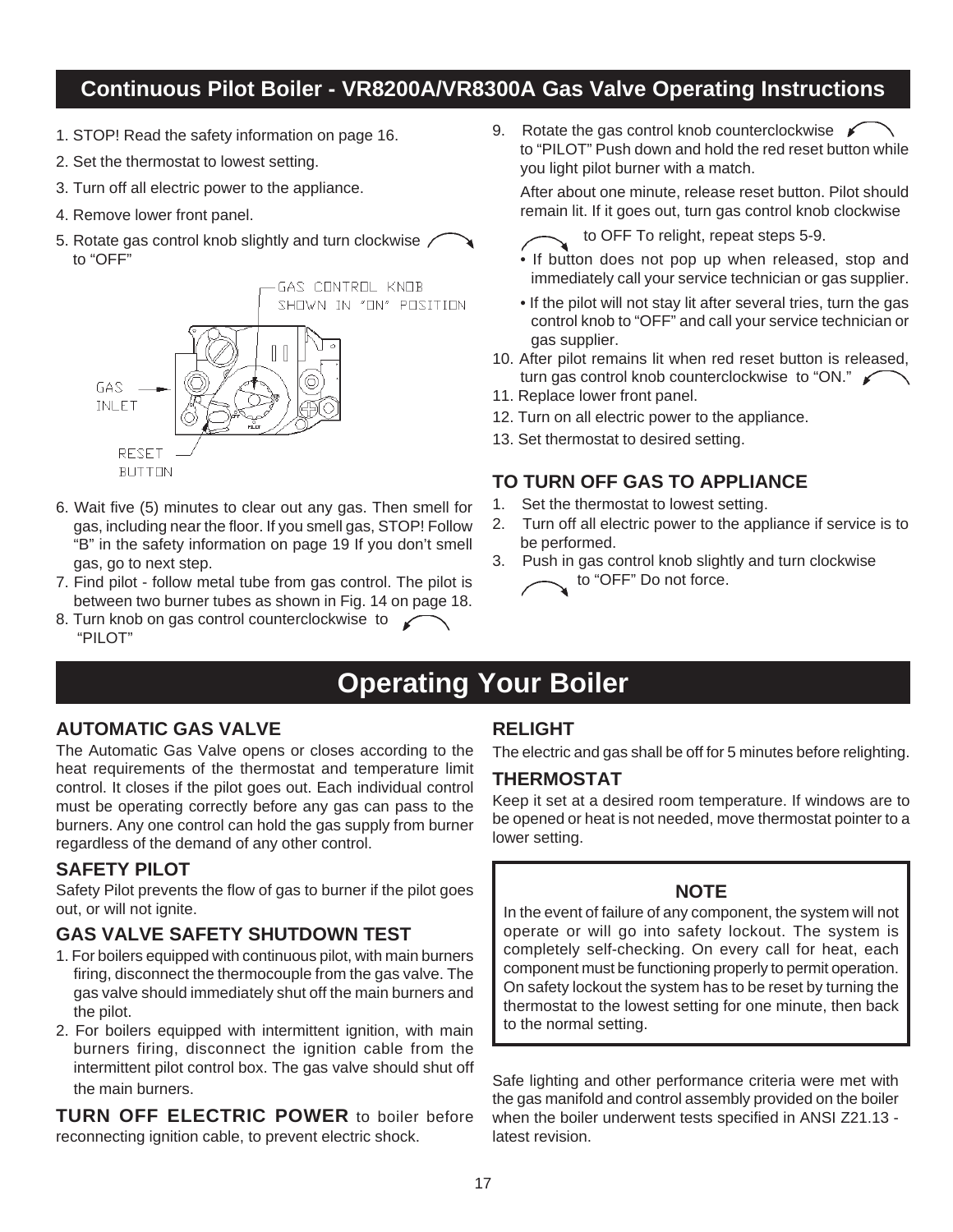

# **Checking and Adjusting**

# **ADJUST PILOT BURNER**

Pilot flame should surround 3/8" to 1/2" of the pilot sensor. Refer to Fig. 18. If flame needs adjusting, do it as follows:

- 1. Remove screw cover over pilot adjusting screw.
- 2. Insert small screwdriver and adjust flame as needed. Turn screw counterclockwise to increase flame, clock-wise to decrease.
- 3. Replace screw cover over pilot adjusting screw.

### **MAIN BURNER(S)**

The main burners do not require primary air adjustment and are not equipped with primary air shutters. Main burner flames should form sharp blue inner cones in a softer blue outer mantel, with no yellow. Puffs of air from blowing on the flame or stamping on the floor will cause the flames to turn orange momentarily. This is not unusual. Remain still when observing the main burner flames. If the flame appearance is not correct, check main burner orifices and the burner throat and flame ports for dust and lint obstruction. It may be necessary to remove the rollout shield to observe the main burner flames. Replace rollout shield after observation. Refer to Figure 17.

### **ADJUST LIMIT CONTROLS**

Instructions for each control are included with the controls. These settings can be changed after you have had some

**RECOMMENDED BOILER WATER TEMPERATURES Type of Heating Unit Limit Control Setting** Standing Radiators...................................180º F. Baseboard and Convector Radiators........200º F.

idea how the system works. Example: If your system does not give quite enough heat in very cold weather, you can raise the limit setting to 220° F Use the boiler gauge to check your settings. Make the adjustments according to its readings. Check thermostat operation. When set above temperature indicated on the thermometer, boiler should ignite. Make certain the thermostat turns off the boiler when room temperature reaches the selected setting and starts the boiler operating when room temperature falls a few degrees.

After setting limit control to limit setting, check to see if it shuts off the gas supply to the burners. Turn your thermostat up to call for heat and let your boiler run until the temperature of the water reaches the limit setting. The gas valve should shut off and the circulator keep running until the thermostat is satisfied, or the water cools enough to restart the burners through the limit control. Finally, set the thermostat for the desired temperature. Special conditions in your home and the location of the thermostat will govern this setting.

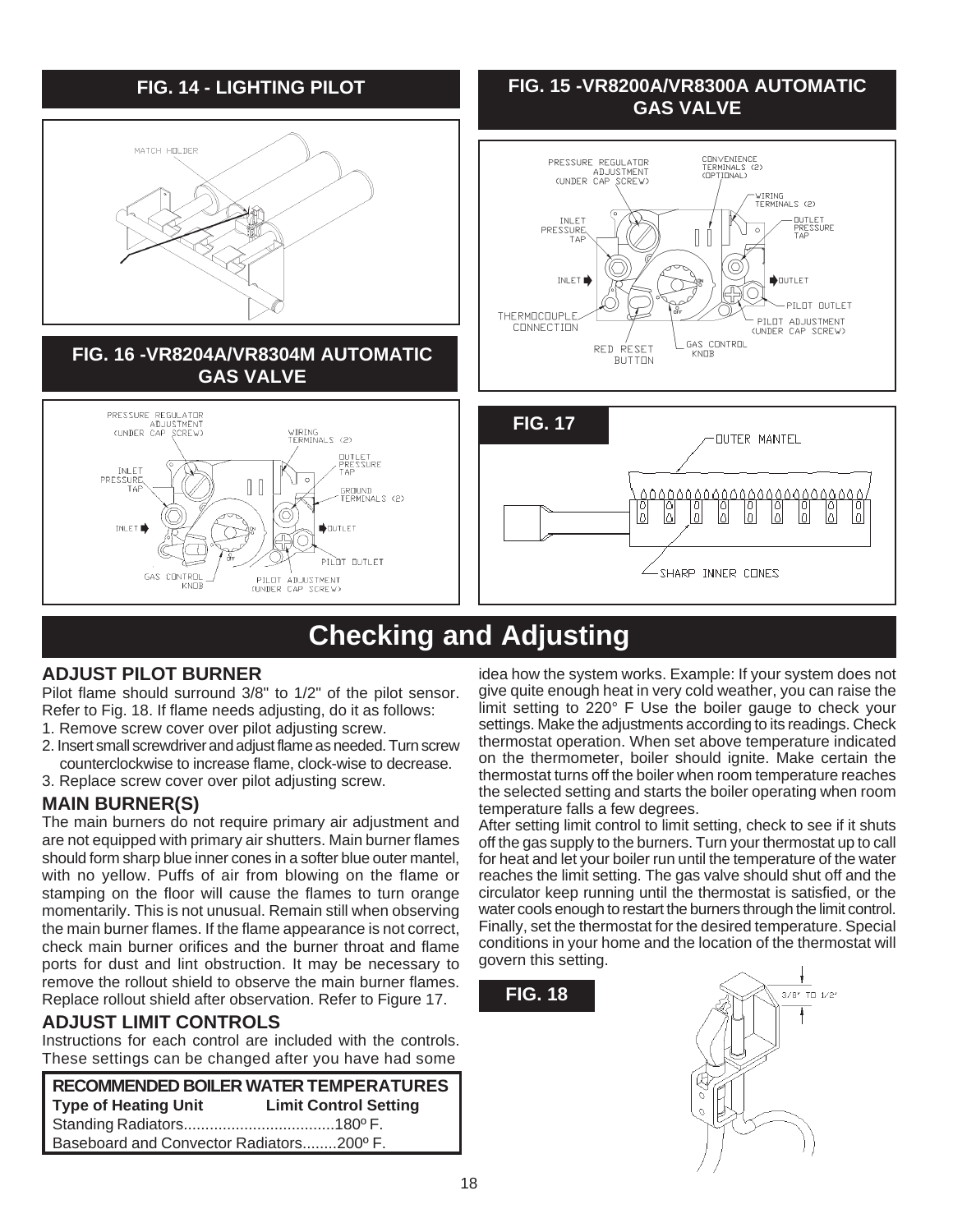# **Maintaining Your Boiler**

#### **BURNERS**

A visual check of the pilot end main burner flames should be made at least once each year, preferably at the beginning of the heating season. See page 21

#### **RELIEF VALVE**

This valve should open automatically if the system pressure exceeds the pressure rating (usually 30 psi) of the relief valve. Should it ever fail to open under this condition, shut down your system. Drain the system until system pressure is reduced below the relief valve pressure rating. If valve discharge occurs, or if valve fails to open as described above, contact an authorized contractor or qualified service technician to replace the relief valve and inspect the heating system to determine the cause, as this may indicate an equipment malfunction.

This valve should be tested every month during periods of boiler operation, and at the beginning and end of any extended nonservice period. Prior to testing, make certain discharge pipe is properly connected to valve outlet and arranged so as to contain and safely dispose of boiler discharge. Test at normal system operating pressure. Hold the trip lever fully open for at least five seconds in order to flush free any sediment that may lodge on the valve seat. Then permit the valve to snap shut.

#### **EXPANSION TANK**

As previously noted, this tank may become waterlogged, or may receive an excess of air. Frequent automatic opening of the relief valve indicates water logging. A high boiler temperature accompanied by unusually low radiation unit temperature (and "knocking") indicates excess air in tank.

To correct either condition, close the valve between the boiler and the tank. Drain the tank until it is empty. Check all the tank plugs and fittings. Tighten as necessary. Open the valve between the boiler and tank. Water will rise to the normal height in the tank if you have an automatic fill valve (otherwise, manually refill the system).

#### **BOILER FLUE PASSAGES**

Under normal operating conditions, with the burners properly adjusted, it should not be necessary to clean the boiler flue gas passages. However, to assure trouble-free operation, we recommend that you have the flue passages, burner adjustment, and operation of the controls checked once each year by a competent Service Technician.

**Before the start of each season** (or whenever system has been shut down for some time) recheck the whole system for leaks ... and recheck the boiler and vent pipe for leaks. Replace or patch any boiler seals that are faulty.

#### **VENT PIPE**

**The venting of this unit is very important and the piping should be checked at least once a season. If the vent piping shows any sign of leaking, replace it immediately.**

#### **WATER SYSTEM**

If system is to remain out of service during freezing weather, always **drain it** completely (water left in to freeze will crack the pipes and/or boiler).

#### **CLEANING YOUR BOILER AND BURNERS**

Flue passages between sections should be examined yearly and cleaned if necessary. To clean, remove burners, pilot, and vent pipe, Remove top and front jacket panels. Remove the two screws attaching the intermediate front panel to the left and right side jacket panels. Remove the draft diverter and intermediate front panel as a unit. Carefully remove the cerafelt gasket strips. Clean passageways between sections with a flexible handle wire brush. Remove dirt from bottom of boiler and from between sections by vacuuming. Make sure all flame ports in burners are open and clear. Shake out or blow out all loose dirt in burners. Reseal seams between adjacent sections as necessary with 400° F RTV silicone sealant. Reassemble all parts. Be sure to check tightness of pilot connections and condition of burner flames after reassembly (see Figures 17 and 18). Be sure vent pipe connections to chimney are secure and no obstructions are present.

#### **CIRCULATOR PUMP ISOLATION VALVES**

The isolation valves in the circulator pump flanges should be operated manually once or twice per year to prevent the valves from becoming stuck in the open position Rotate the valves from the open position to the closed position and back to the open position.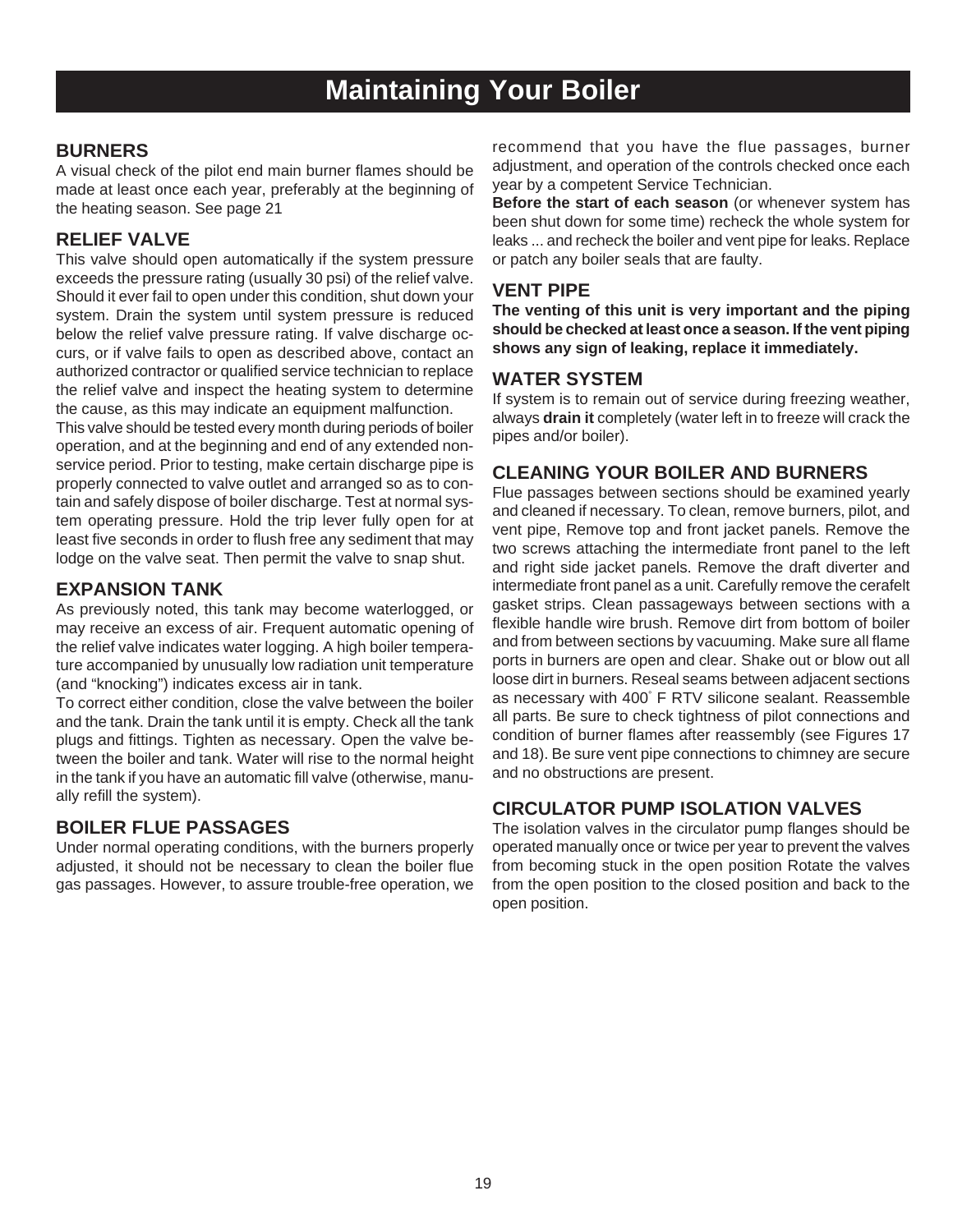# **Service Hints**

**You may avoid inconvenience and service calls by checking these points before you call for service.**

# **FOR YOUR SAFETY**

**WHAT TO DO IF YOU SMELL GAS**

**1. Do Not try to light any appliance.**

**2. Do not touch any electric switch, do not use the phone.**

**3. Leave the building immediately, then call your gas supplier.**

**4. If you cannot reach the gas supplier, call the fire department.**

### **IF YOUR SYSTEM IS NOT HEATING OR NOT GIVING ENOUGH HEAT . . .**

| <b>Possible Cause</b>                                                | What to do                                                                                                                                                                                                      |
|----------------------------------------------------------------------|-----------------------------------------------------------------------------------------------------------------------------------------------------------------------------------------------------------------|
| Thermostat is not set correctly                                      | Reset thermostat above room temperature                                                                                                                                                                         |
| Burner is not operating properly                                     | Check flame. If it is yellow, the burner is not getting enough air.<br>Or, if flame is blue and noisy and seems to lift off the burner, the<br>burner is getting too mush air. Contact your service technician. |
| No electric power to boiler                                          | Check overcurrent protection. Check to be sure electric power<br>supply circuit is "ON".                                                                                                                        |
| Controls out of adjustment                                           | Reset according to instructions.                                                                                                                                                                                |
| Radiators not heating                                                | Open radiator vents to excess air. Check flow control valve (if<br>used). It may be in closed position.                                                                                                         |
| Circulating pump not running                                         | Check overcurrent protection. Check relay operation.                                                                                                                                                            |
| Poor electrical contact                                              | Check all control terminals and wire joints.                                                                                                                                                                    |
| Rollout switch blown                                                 | Have your service technician check heat exchanged for blockage.<br>Replace rollout switch with exact replacement.                                                                                               |
| Spill switch blown                                                   | Have your service technician check venting system and chimney<br>for blockage, or down draft condition. Reset spill switch.                                                                                     |
| Vent damper not operating                                            | Consult troubleshooting guide in Effikal manual, packaged with<br>vent damper.                                                                                                                                  |
|                                                                      | <b>IF BURNER IS NOISY</b>                                                                                                                                                                                       |
| <b>Possible Cause</b>                                                | What to do                                                                                                                                                                                                      |
| Gas input amount is incorrect                                        | Contact your service technician.                                                                                                                                                                                |
|                                                                      | <b>RELIEF VAVLE LEAKING </b>                                                                                                                                                                                    |
| <b>Possible Cause</b><br>Dirt on seat<br>Water logged expansion tank | What to do<br>Open valve manually. Allow water to run and clear valve seat.<br>Drain tank, see instructions.                                                                                                    |

**HAVE YOUR SERVICE TECHNICIAN CHECK ANY PROBLEM YOU ARE UNABLE TO CORRECT.**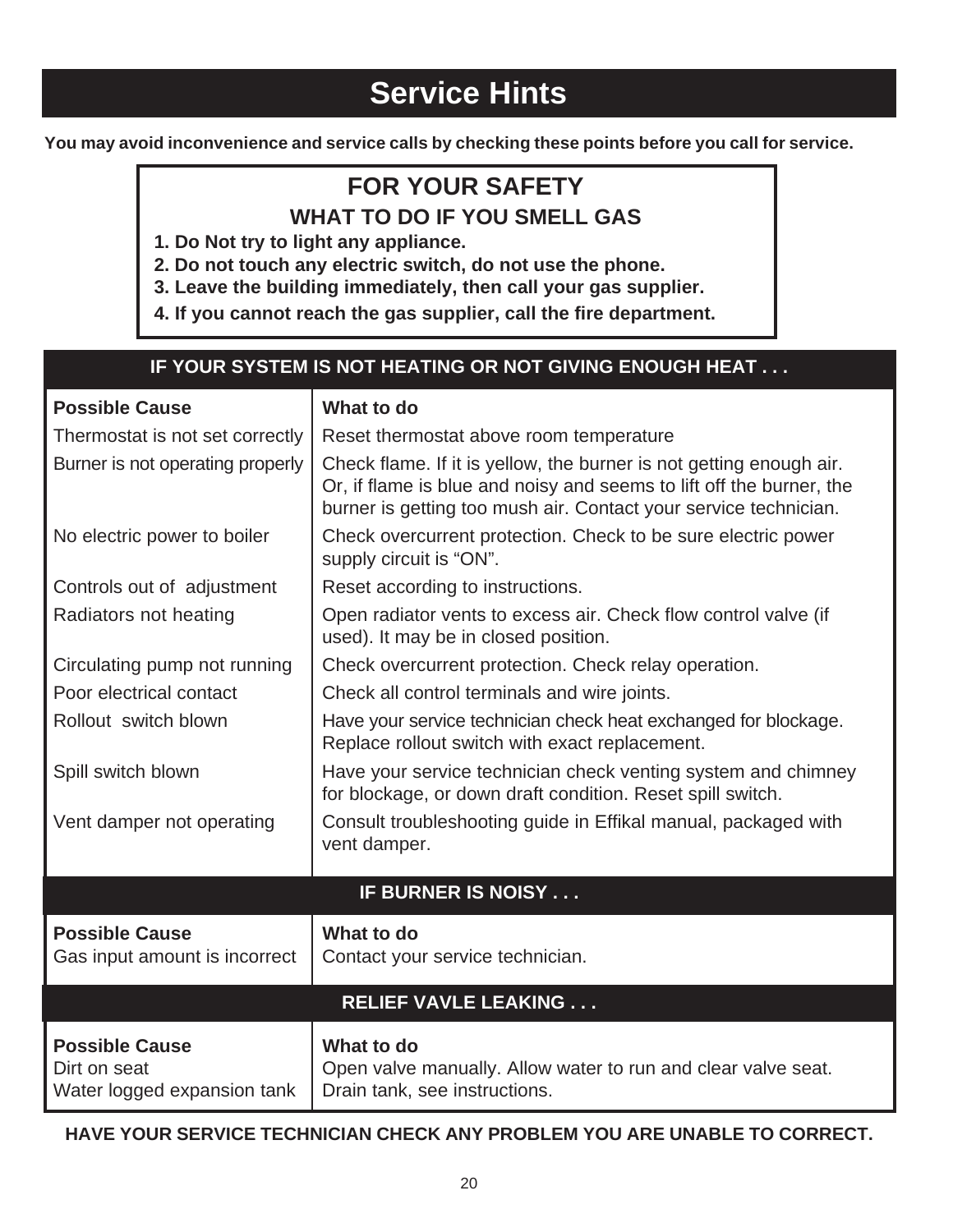# **Repair Parts**

### **GAS – FIRED HOT WATER BOILERS**

#### **– IMPORTANT – READ THESE INSTRUCTIONS BEFORE ORDERING**

All parts are listed in the following Parts List may be ordered through your nearest supplier.

When ordering parts, first obtain the Model Number from the data plate on your boiler, than determine the Part No. (not  $_{12}$ ) the Key No.) and the Description of each part from the following illustrations and list. Be sure to give us all this information:

The Part No. – The Part Description – The Boiler Model No.



# **JACKET - SECTION AND BASE PARTS**

**THIS IS A REPAIR PARTS LIST - NOT A PACKAGING LIST**

| <b>KEY</b>     | <b>DESCRIPTION</b>                 | <b>2 SECTION</b> | <b>3 SECTION</b> | <b>4 SECTION</b> | <b>5 SECTION</b> | <b>6 SECTION</b> | <b>7 SECTION</b> | <b>8 SECTION</b> | 9 SECTION  |
|----------------|------------------------------------|------------------|------------------|------------------|------------------|------------------|------------------|------------------|------------|
| NO.            |                                    | Part No.         | Part No.         | Part No.         | Part No.         | Part No.         | Part No.         | Part No.         | Part No.   |
| 1              | Jacket, Right Side Panel           | 425-00-901       | 425-00-901       | 425-00-901       | 425-00-901       | 425-00-901       | 425-00-901       | 425-00-901       | 425-00-901 |
| $\overline{c}$ | #10 x 1/2 Sheet Metal Screw        | 146-95-074       | 146-95-074       | 146-95-074       | 146-95-074       | 146-95-074       | 146-95-074       | 146-95-074       | 146-95-074 |
| 3              | <b>Rating Plate</b>                | 146-80-901       | 146-80-901       | 146-80-901       | 146-80-901       | 146-80-901       | 146-80-901       | 146-80-901       | 146-80-901 |
| 4              | Base Insulation - Base Sides (2)   | 146-14-020       | 146-14-130       | 146-14-130       | 146-14-130       | 146-14-130       | 146-14-130       | 146-14-130       | 146-14-130 |
|                | - Base Front                       | 146-14-112       | 146-14-113       | 146-14-114       | 146-14-115       | 146-14-116       | 146-14-117       | 146-14-118       | 146-14-119 |
|                | - Base Rear                        | 146-14-122       | 146-14-123       | 146-14-124       | 146-14-125       | 146-14-126       | 146-14-127       | 146-14-128       | 146-14-129 |
| 5              | <b>Base Baffle</b>                 | 425-00-642       | 425-00-643       | 425-00-644       | 425-00-645       | 425-00-646       | 425-00-647       | 425-00-648       | 425-00-649 |
| 6              | Base                               | 425-00-662       | 425-00-663       | 425-00-664       | 425-00-665       | 425-00-666       | 425-00-667       | 425-00-668       | 425-00-669 |
| $\overline{7}$ | Jacket Tie Bar                     | 425-00-652       | 425-00-653       | 425-00-654       | 425-00-655       | 425-00-656       | 425-00-657       | 425-00-658       | 425-00-659 |
| 8              | Push Nipple                        | 433-00-976       | 433-00-976       | 433-00-976       | 433-00-976       | 433-00-976       | 433-00-976       | 433-00-976       | 433-00-976 |
| 9              | Jacket, Left Side Panel            | 425-45-900       | 425-45-900       | 425-45-900       | 425-45-900       | 425-45-900       | 425-45-900       | 425-45-900       | 425-45-900 |
| 10             | Knob, Service Door (Pair)          | 137-02-513       | 137-02-513       | 137-02-513       | 137-02-513       | 137-02-513       | 137-02-513       | 137-02-513       | 137-02-513 |
| 11             | Jacket, Service Door               | 425-00-912       | 425-00-913       | 425-00-914       | 425-00-915       | 425-00-916       | 425-00-917       | 425-00-918       | 425-00-919 |
| 12             | Jacket, Int'd. Panel               | 425-00-812       | 425-00-813       | 425-00-814       | 425-00-815       | 425-00-816       | 425-00-817       | 425-00-818       | 425-00-819 |
| 13             | Jacket, Front Panel                | 425-00-810       | 425-00-811       | 425-00-804       | 425-00-805       | 425-00-806       | 425-00-807       | 425-00-808       | 425-00-809 |
| 14             | 1/4" Tie Rod, Nut                  | 146-05-008       | 146-05-001       | 146-05-002       | 146-05-051       | 146-05-053       | 146-05-005       | 146-05-007       | 146-05-009 |
| 15             | <b>Boiler Section, Left</b>        | 410-00-020       | 410-00-020       | 410-00-020       | 410-00-020       | 410-00-020       | 410-00-020       | 410-00-020       | 410-00-020 |
| 16             | <b>Boiler Section, Middle</b>      |                  | 410-00-021       | 410-00-021       | 410-00-021       | 410-00-021       | 410-00-021       | 410-00-021       | 410-00-021 |
| 17             | Jacket, Top Panel                  | 425-45-842       | 425-45-843       | 425-45-844       | 425-45-845       | 425-45-846       | 425-45-847       | 425-45-848       | 425-45-849 |
| 18             | <b>Draft Diverter</b>              | 425-00-672       | 425-00-673       | 425-00-674       | 425-00-675       | 425-00-676       | 425-00-677       | 425-00-678       | 425-00-679 |
| 19             | <b>Boiler Section, Right</b>       | 410-00-021       | 410-00-021       | 410-00-021       | 410-00-021       | 410-00-021       | 410-00-021       | 410-00-021       | 410-00-021 |
| 20             | Jacket, Back Panel                 | 425-00-902       | 425-00-903       | 425-00-904       | 425-00-905       | 425-00-906       | 425-00-907       | 425-00-908       | 425-00-909 |
| ŧ              | Jacket Complete                    | 425-00-922       | 425-00-923       | 425-00-924       | 425-00-925       | 425-00-926       | 425-00-927       | 425-00-928       | 425-00-929 |
| ŧ              | Block Assembly (19, 16, 15, 14, 8) | 410-00-213       | 410-00-313       | 410-00-413       | 410-00-513       | 410-00-613       | 410-00-713       | 410-00-813       | 410-00-913 |
| $\ddagger$     | Combustable Floor Plate            | 146-14-031       | 146-14-031       | 146-14-031       | 146-14-031       | 146-14-031       | 146-14-032       | 146-14-032       | 146-14-032 |
| ŧ              | <b>Cerafelt Gasket</b>             | 146-14-018       | 146-14-018       | 146-14-018       | 146-14-018       | 146-14-018       | 146-14-018       | 146-14-018       | 146-14-018 |
| 21             | Vent Damper                        | 118-20-04        | 118-20-05        | 118-20-06        | 118-20-06        | 118-20-07        | 118-20-07        | 118-20-07        | 118-20-07  |
| ŧ              | Base Assembly (6, 5, 4)            | 433-00-662       | 433-00-663       | 433-00-664       | 433-00-665       | 433-00-666       | 433-00-667       | 433-00-668       | 433-00-669 |

‡ Not illustrated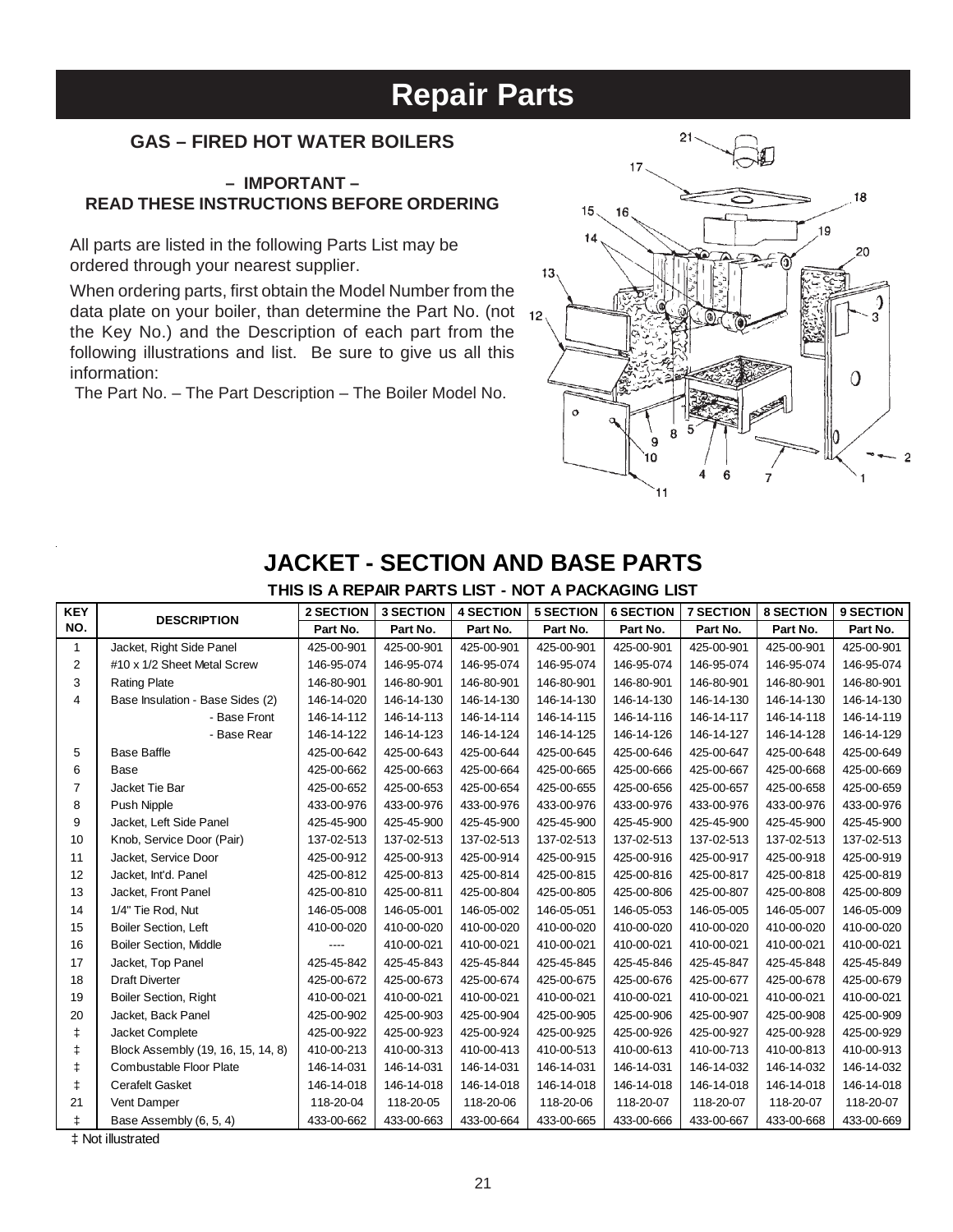# **Repair Parts**

# **GAS BURNERS AND MANIFOLD PARTS** (FOR USE WITH NATURAL GAS AND PROPANE)



**NOTE:** Actual gas valve may look different than gas valve shown.

|             | <b>GAS BURNERS AND MANIFOLD PARTS - NATURAL GAS AND PROPANE</b> |            |            |            |                                             |            |            |                                                                                 |            |
|-------------|-----------------------------------------------------------------|------------|------------|------------|---------------------------------------------|------------|------------|---------------------------------------------------------------------------------|------------|
| <b>ITEM</b> | <b>DESCRIPTION</b>                                              |            |            |            |                                             |            |            | 2 SECTION 3 SECTION 4 SECTION 5 SECTION 6 SECTION 7 SECTION 8 SECTION 9 SECTION |            |
| 1           | 24 V Gas Valve, Elect. Ignition - Nat.                          | 146-62-052 | 146-62-052 | 146-62-052 | 146-62-052                                  | 146-62-058 | 146-62-058 | 146-62-058                                                                      | 146-62-058 |
|             | 24 V Gas Valve, Elect. Ignition - LP                            | 146-62-062 | 146-62-062 | 146-62-062 | 146-62-062                                  | 146-62-059 | 146-62-059 | 146-62-059                                                                      | 146-62-059 |
| 2           | Pilot Tube w/Fittings                                           | 433-00-201 | 433-00-201 | 433-00-201 | 433-00-201                                  | 433-00-201 | 433-00-201 | 433-00-200                                                                      | 433-00-200 |
| 3           | 10-32 1/2 Hex Hd. Screw (2)                                     | 146-95-307 | 146-95-307 | 146-95-307 | 146-95-307                                  | 146-95-307 | 146-95-307 | 146-95-307                                                                      | 146-95-307 |
| 4           | Gas Manifold - Nat.                                             | 146-16-032 | 146-16-033 | 146-16-034 | 146-16-035                                  | 146-16-013 | 146-16-014 | 146-16-015                                                                      | 146-16-016 |
|             | Gas Manifold - LP                                               | 146-16-009 | 146-16-010 | 146-16-011 | 146-16-012                                  | 146-16-013 | 146-16-014 | 146-16-015                                                                      | 146-16-016 |
| 5           | Main Burner Orifice - Nat.*                                     | 146-15-041 | 146-15-041 | 146-15-041 | 146-15-041                                  | 146-15-042 | 146-15-042 | 146-15-042                                                                      | 146-15-042 |
|             | Main Burner Orifice - LP*                                       | 146-15-043 | 146-15-043 | 146-15-043 | 146-15-043                                  | 146-15-043 | 146-15-043 | 146-15-043                                                                      | 146-16-043 |
| 6           | Main Burner**                                                   | ---        | 146-15-532 | 146-15-532 | 146-15-532                                  | 146-15-532 | 146-15-532 | 146-15-532                                                                      | 146-15-532 |
| 6A          | Main Burner with Pilot Bracket**                                | 146-15-531 | 146-15-531 | 146-15-531 | 146-15-531                                  | 146-15-531 | 146-15-531 | 146-15-531                                                                      | 146-15-531 |
| 7           | Pilot Burner - Nat.                                             | 146-62-095 | 146-62-092 | 146-62-092 | 146-62-092                                  | 146-62-092 | 146-62-092 | 146-62-092                                                                      | 146-62-092 |
|             | Pilot Burner - LP                                               | 146-62-093 | 146-62-094 | 146-62-094 | 146-62-094                                  | 146-62-094 | 146-62-094 | 146-62-094                                                                      | 146-62-094 |
| $+$         | <b>Rollout Shield</b>                                           | 425-00-932 | 425-00-933 | 425-00-934 | 425-00-935                                  | 425-00-936 | 425-00-937 | 425-00-938                                                                      | 425-00-939 |
|             |                                                                 |            |            |            | <b>ALTERNATE PARTS FOR CONTINUOUS PILOT</b> |            |            |                                                                                 |            |
| <b>ITEM</b> | <b>DESCRIPTION</b>                                              |            |            |            |                                             |            |            | 2 SECTION 3 SECTION 4 SECTION 5 SECTION 6 SECTION 7 SECTION 8 SECTION 9 SECTION |            |
|             | 24 V Gas Valve, Continuous Pilot - Nat.                         | 146-62-051 | 146-62-051 | 146-62-051 | 146-62-051                                  | 146-62-060 | 146-62-060 | 146-62-060                                                                      | 146-62-060 |
|             | 24 V Gas Valve, Continuous Pilot - LP                           | ---        | 146-95-301 | 146-95-301 | 146-95-301                                  | 146-95-301 | 146-95-301 | 146-95-301                                                                      | 146-95-301 |
| 7           | Pilot Burner - Nat.                                             | 146-62-098 | 146-62-098 | 146-62-098 | 146-62-098                                  | 146-62-098 | 146-62-098 | 146-62-098                                                                      | 146-62-098 |
|             | Pilot Burner - LP                                               |            | 146-62-096 | 146-62-096 | 146-62-096                                  | 146-62-096 | 146-62-096 | 146-62-096                                                                      | 146-62-096 |
| $+$         | Thermocouple - Nat.                                             | 146-62-037 | 146-62-037 | 146-62-039 | 146-62-039                                  | 146-62-039 | 146-62-039 | 146-62-036                                                                      | 146-62-036 |
|             | Thermocouple - LP                                               |            | 146-62-037 | 146-62-039 | 146-62-039                                  | 146-62-039 | 146-62-039 | 146-62-036                                                                      | 146-62-036 |

**NOTE:** \* Requires 1 less than the number of sections.

\*\* Requires 2 less than the number of sections.

+ Not Illustrated